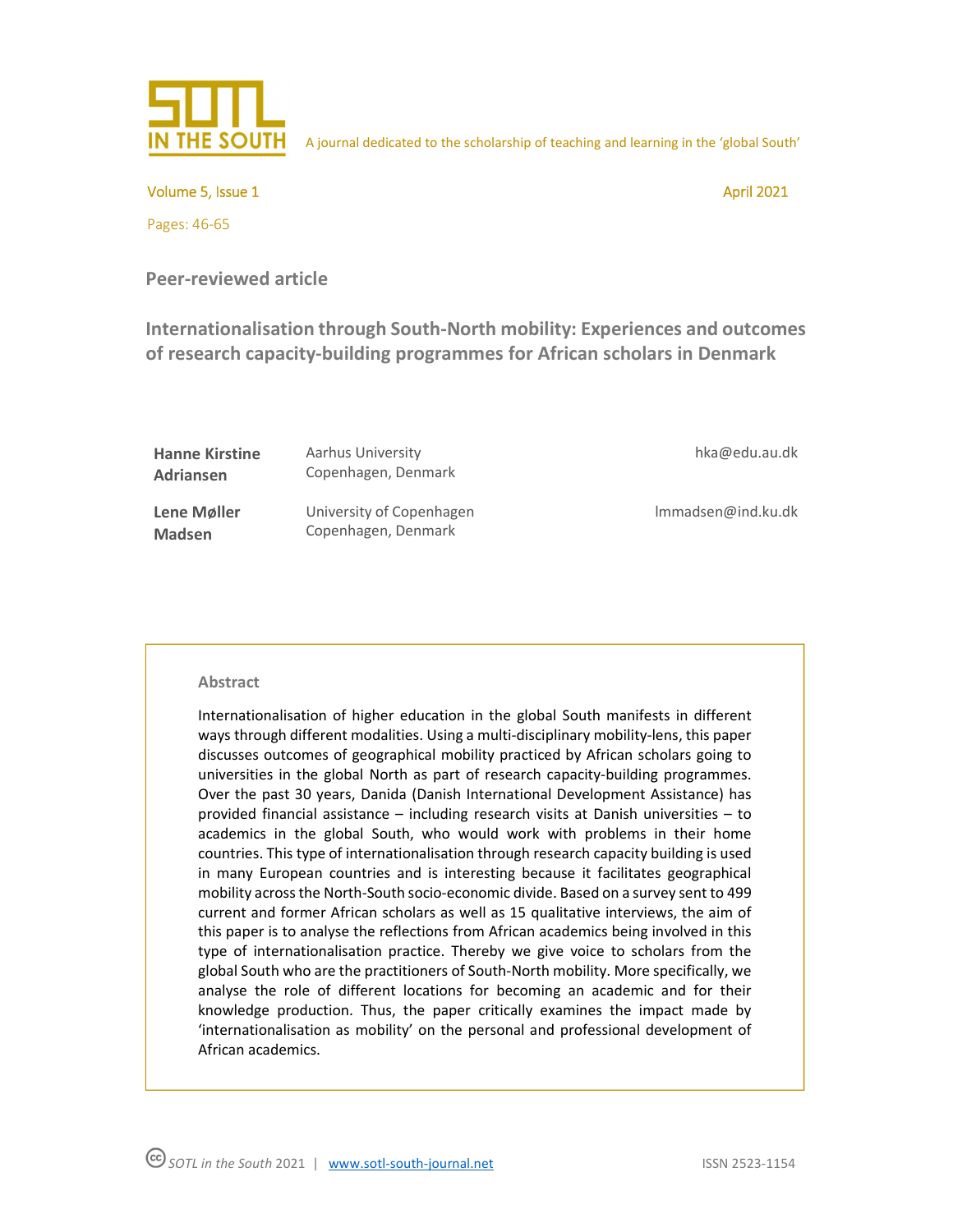### **Introduction**

Universities in the global South are – like universities in other parts of the world – being pushed to internationalise (Zeleza, 2012). In a recent article, Teferra (2020) argues that there are different manifestations of internationalisation; the most important ones are mobility (of students and academics), research (through cooperation and partnerships), curriculum (in delivery and methodology) and language (for instruction and publishing). Research capacity-building programmes are mostly funded by the global North and aim at empowering individuals and/or institutions in the global South through academic collaboration within the global North. It usually involves mobility of people and/or materials (Adriansen, 2020). Following Teferra (2020), we see research capacitybuilding programmes as internationalisation that manifests itself as academic mobility and research cooperation. The aim of this paper is to explore internationalisation through research capacitybuilding based on North-South academic collaboration. We do so by analysing an empirical case of capacity-building programmes aimed at academic collaboration between scholars at universities in 18 different African countries and seven universities in Denmark.

An important element in this type of collaboration, used in a number of European countries, is the academic mobility across the North-South socio-economic divide. Teferra (2020) challenges the notion of 'intentionality in internationalisation' and criticises the relevance of its definition for universities in the global South. He goes on to argue that: "Internationalisation has a double-faced character – with both intention and coercion" (Teferra, 2020:162) and that we need to map internationalisation as it manifests itself rather than focusing on documents describing its (good) intentions. In their analysis of international academic collaboration and the core-periphery relationship, Canto and Hannah (2001) argue that North-South academic collaboration can become a neo-colonial relationship, because it perpetuates old power structures. These unequal power relations mean that states, which have become formally independent of their colonisers, remain dependent on the support from the centre/ global North. Likewise, universities in the periphery/global South are dependent on institutions located in the centre/ global North. According to Canto and Hannah (2001:29): "there are at least five reasons for a neo-colonial relationship: (a) historical roots, (b) the use of European languages, (c) technological dependence, (d) dependence on European communications network, and (e) the lack of a strong training system". While the Scandinavian universities not are part of the hegemonic Anglo-American academy and their languages not are used outside Scandinavia, they are still located in the centre. Obamba and Mwema (2009) have explored the asymmetry embedded in the politics of North-South research cooperation such as capacity-building programmes. They argue that the partnership rhetoric, which became in vogue among development agencies in the 1980s, can exclude the power dynamics from the political economy of such cooperation. This, for instance, can be in terms of labour division where the North partner defines the scope of the project, while the South partner is in charge of collecting empirical material. While seeming like partners, there is a clear power dimension in this labour division.

Such critique of the asymmetrical nature of North-South partnerships are timely and important, we have added to these discussions by analysing academic dependency (Madsen & Adriansen, 2020) and issues of coloniality in research capacity-building (Adriansen & Madsen, 2019). Analyses of discursive artefacts and tools such as policy reports, performance indicators, and technical assistance (e.g. Shahjahan, 2016) are also important in pointing out the colonial geopolitics in higher education.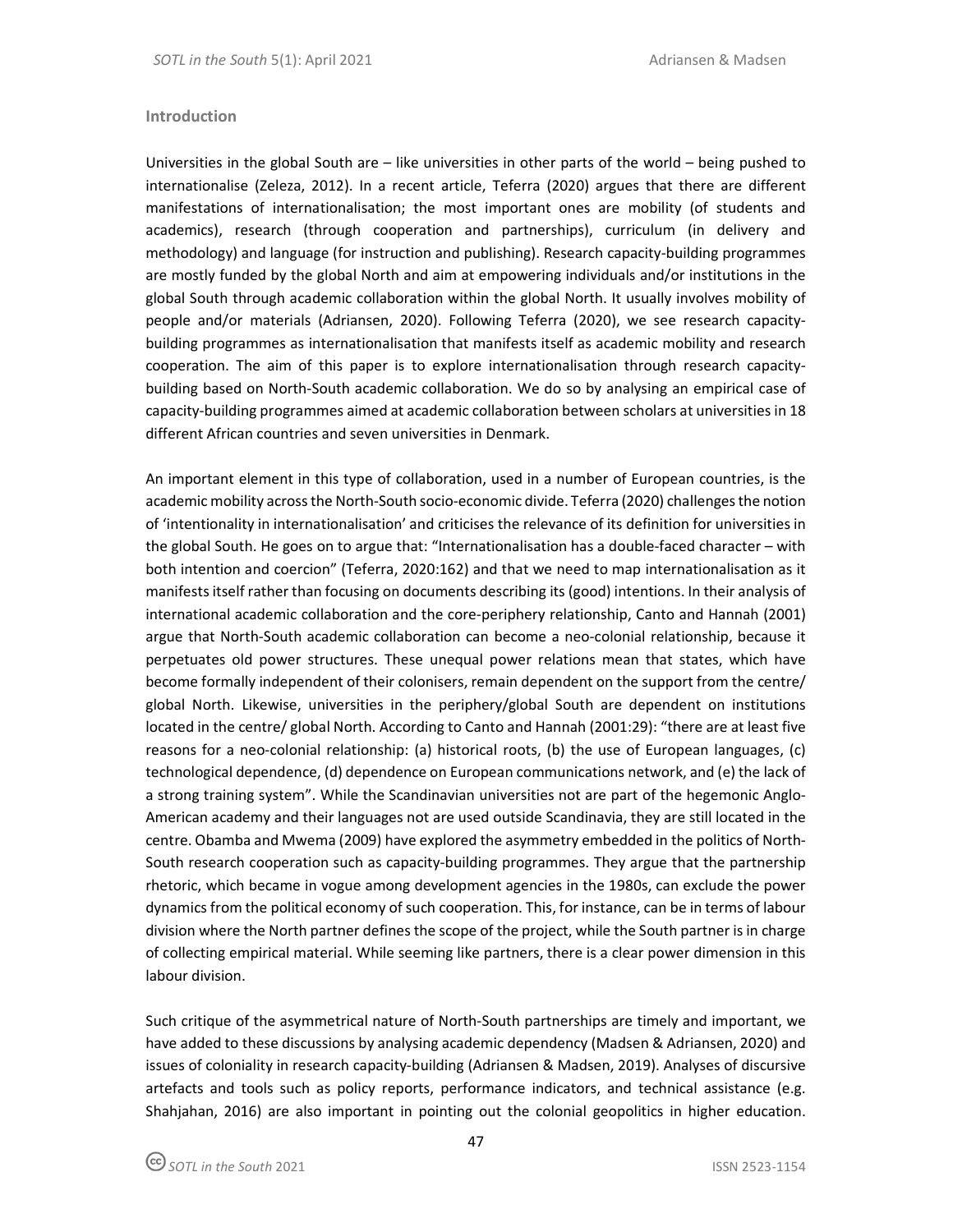However, in our participation in North-South academic collaboration, we have also witnessed another manifestation – a specific engagement and empowerment of individual African academics involved in these collaborations. It is to these experiences and outcomes for scholars involved in North-South collaboration to which we turn our gaze in this paper.

Over the past 30 years, Danida (Danish International Development Assistance) has facilitated scholarships and research projects of global South academics collaborating with Danish universities on issues of relevance for the countries or regions in the global South (e.g., famine early warning, malaria prevention, natural resource management). It is within this context that our study is situated. We focus on scholars from African countries, who have come to Denmark as part of Danida-funded projects, hereafter called fellows because they have been part of Danida's fellowship programme. Despite good intentions, research capacity-building programmes such as Danida's are embedded in a discourse of the South as lacking and the North as possessing the (right) capacity for research. While there is no doubt about the North-South asymmetry in funding and resources for research, this discourse of research capacity-building could be criticised in much the same way as scholars like Rizvi (2011) has criticised the discourse of development. Moreover, research capacity-building programmes are often seen as 'development aid' in the everyday discourse at the participating universities, such as our own in Denmark. This often happens without problematizing that the discourse of development represents a new form of colonialism and as Rizvi (2011) has pointed out (in a similar vein to Canto & Hannah, 2001) that this colonial practice uses higher education to institutionalise global inequalities. We bear this critique in mind when we explore how individuals from the participating African countries express their experiences and outcomes of being involved in these research capacity-building programmes. We do so by asking the following research question:

How does internationalisation through academic mobility facilitated by capacity-building programmes influence the participants from Africa?

First a note on geography. We would like to emphasise that talking about Africa as an entity is both contentious and problematic, as it can give rise to invalid generalisations and homogenisations of the continent and thereby disregard the diverse cultures, ethnic groups and multitude of languages as well as religious beliefs. Therefore, we want to contest essentialist claims about Africa. Nonetheless, we do use the terms Africa and Africans for two reasons. First, there are commonalities of education in Sub-Saharan Africa: Due to the colonial past, continued neo-colonial relations, and relatively underdeveloped present, indigenous cultures have been marginalised and are often still neglected in education (Breidlid, 2013a). Moreover, educational systems are modelled after the colonisers even after independences (Teferra & Altbach, 2004), contributing to what has been called the continued 'colonization of the African mind' (Wa Thiong'o, 1994). Second, we use the term 'African scholar' to anonymise the participants in the study. They come from 18 African countries but some of the countries have fewer than five scholars in the capacity-building programme, therefore they become easily identifiable if mentioned by name of the country.

The remainder of the paper is structured as follows: We set the scene by providing some thoughts about academic mobility. Then, we offer a brief outline of Danish capacity-building programmes, the wider Scandinavian context and outline the methodology of this study. After this follows the analysis in two parts – first we analyse how mobility and place influence the becoming of an academic, second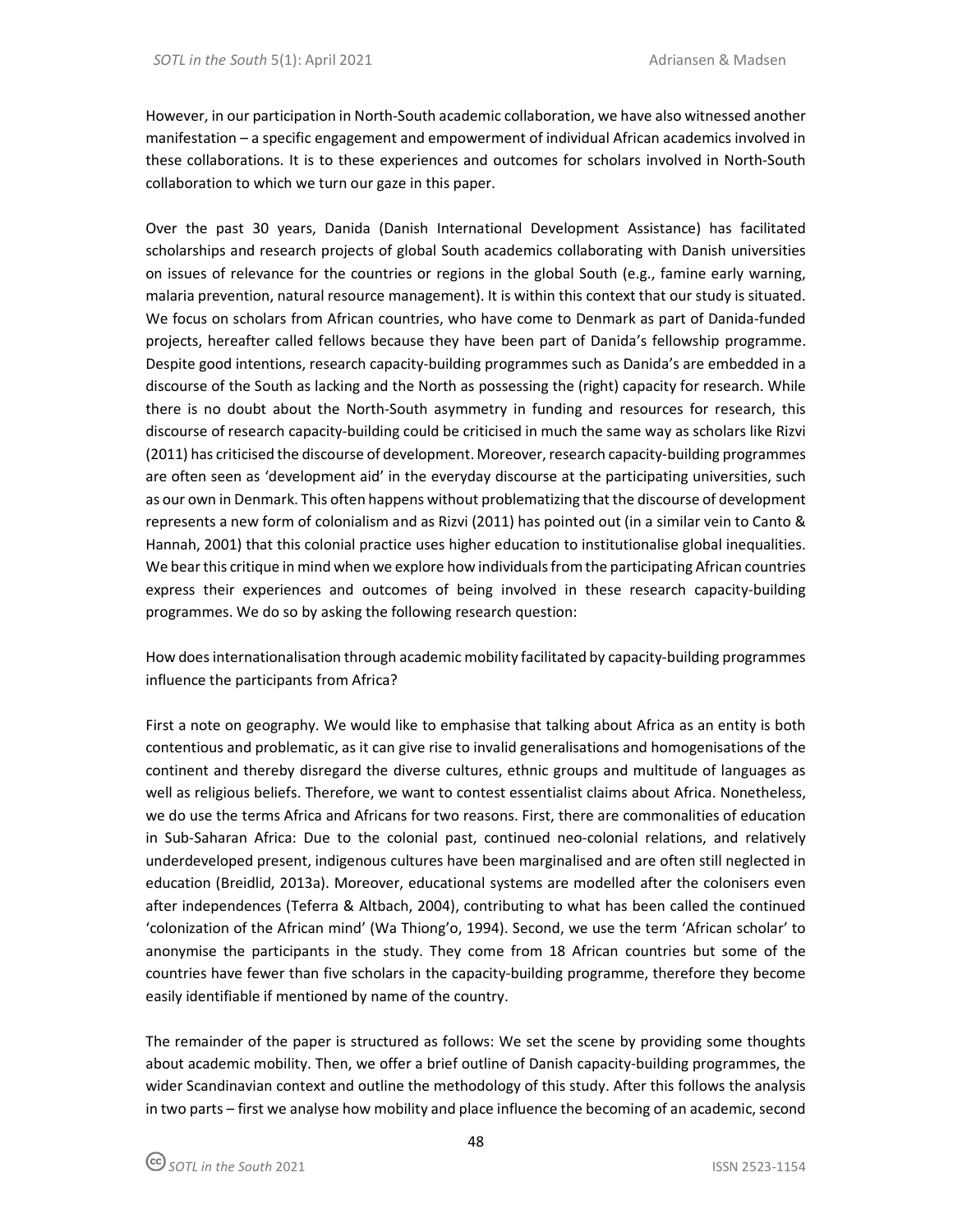we unfold the role of mobility and place for research practice. In the discussion and concluding remarks, we address research capacity-building as internationalisation.

## **Setting the scene: some thoughts on academic mobility**

The university has always been international in the sense that it has always been a site of flows – flows of knowledges through people, books, letters, and data. Hence, mobility and collaboration have historically been an important aspect of academic life, vital for academic knowledge production, and important in shaping academic identity (Heffernan, Suarsana & Meusburger, 2018). Technological revolutions such as the printing press, the postal service, and the internet have made mobility of knowledge more independent of the mobility of academics and has allowed for new types of academic collaboration. The development in communication and digital technology led to the prediction of 'the death of distance' (Cairncross, 1997). However, others have explained how this 'death of geography' is exaggerated (Morgan, 2004) and that proximity and space still matters (Rodríguez-Pose & Crescenzi, 2008). Thus, in recent years, academic mobility has become more systematic and a part of internationalisation strategies. Moreover, "academics, as a key part of the global transfer and production of knowledge, have become important to governments and universities that compete internationally" (Kim, 2017:981).

In their *Regimes of mobility across the globe*, Glick Schiller and Salazar (2013) argue that we must move beyond the idea that mobility equals freedom and also understand the requirement for movement as a new mode of exploitation. Subsequently, we want to stress that the importance of mobility and exposure to other academic environments are important for scholars all over the world. Through mobility, academics obtain prestige and credibility of relations to other academic environments, thereby transnational mobility can be important for advancing academic careers (Bilecen & Van Mol, 2017). We would like to add that the valued mobility often moves in a certain direction, from the periphery to the centre to use the vocabulary of Canto and Hannah (2001), and this shows the double faced character of internationalisation in the global South mentioned by Teferra (2002) with both intention and coercion.

### **How has academic mobility been studied?**

Often, academic mobility is studied as a type of human mobility thereby foregrounding the construction of the mobile subject (e.g. Morley, Alexiadou, Garaz, González-Monteagudo & Taba, 2018; Henderson, 2019). Recently, a number of scholars have included the mobility of knowledge and shown the links between mobility, knowledge production, and power (Fahey & Kenway, 2010; Raghuram, 2013; Jöns, Heffernan & Meusburger, 2017a). The most elaborate example of this is the edited collection *Mobilities of Knowledge* (Jöns *et al*, 2017a), in which different chapters analyse how the physical or geographical mobility of people and (im)material things has affected knowledge production and epistemologies in different geographical settings and historical eras. In their introduction, Jöns, Heffernan and Meusburger (2017b) add a sixth dimension 'mobile knowledge, (institutional) concepts, and practices' to Urry's (2007) five interdependent dimensions of mobility. Urry's five dimensions include mobility of: material things (including books and specimens); people; imaginations and representations (such as stereotypes and geographical imaginaries); communication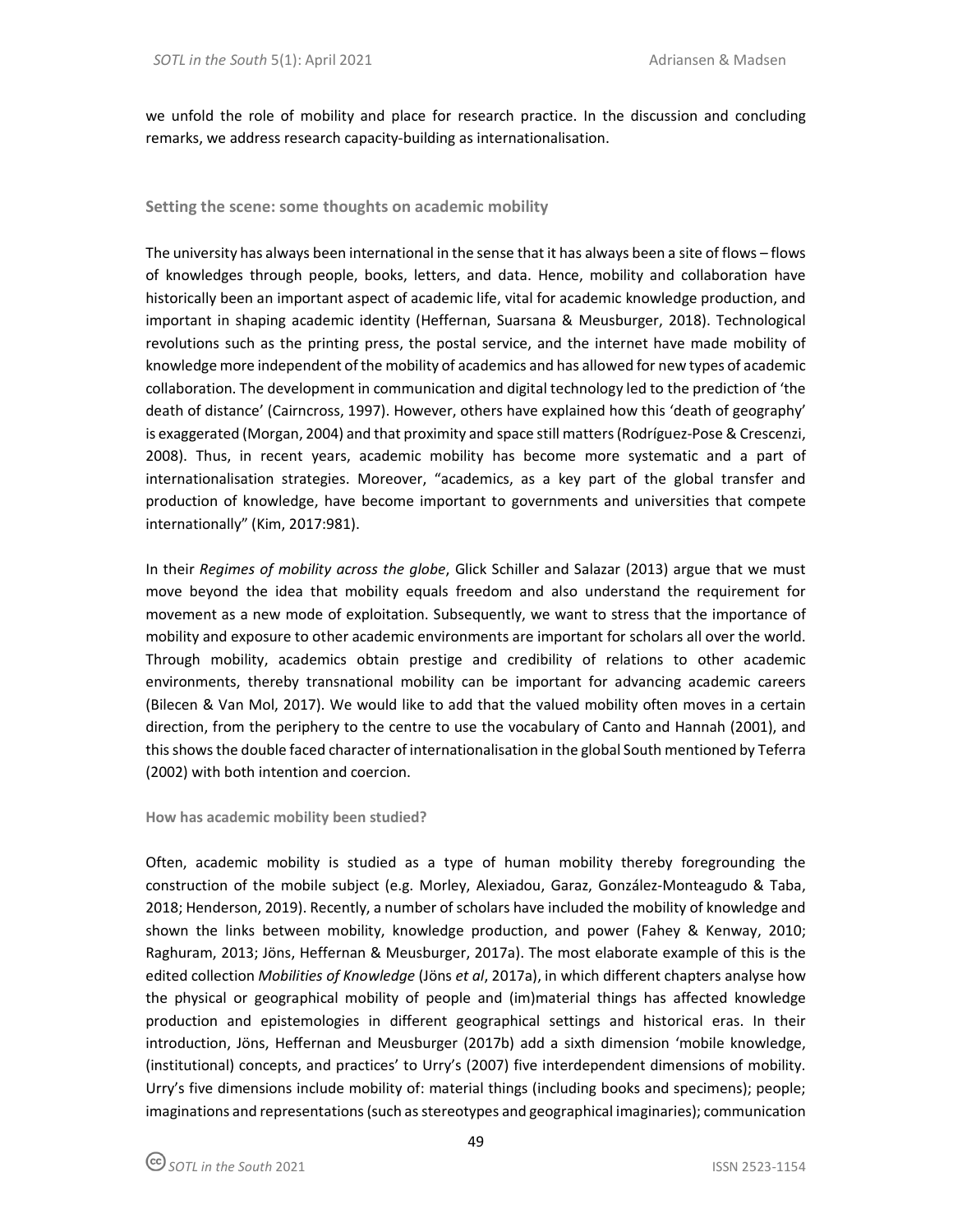(both electronic and physical mails for instance); and virtual information (such as electronic journals). We point to it here, because we want to highlight the interdependent nature of mobility of people and mobility of knowledge, concepts, and practices.

In their introduction, Jöns *et al* (2017b) distinguish between mobility *of* knowledge and mobility *for* knowledge: "mobilities *for* knowledge in the process of its production and *of* knowledge as part of its dissemination and transfer" (Jöns *et al*, 2017b:2). They explain that the mobility for knowledge production can include the movement of people, as well as research infrastructure such as laboratories and libraries. Importantly, mobility of knowledge can also be the circulation of theories and letters as well as virtual communication. Mobility of knowledge is a part of its dissemination and transfer and can involve all of the above-mentioned aspects. In line with this, attention should be paid to the meaning of place when understanding the relation between academic mobility and knowledge production (Gunter & Raghuram, 2018).

As geographers, we foreground the role of place in our analyses, as we work from the premise that knowledge is geographical and created in the moment of encounter. In the words of Livingstone (2010:784): "Knowledge, it turns out, is a geographical phenomenon. It is acquired in specific sites, it circulates from location to location, it transforms and is transformed by the world". There are other studies of academic mobility in/from the global South with such focus on geography and place. Munoz-Garcia and Chiappa (2017) have examined the impact of academic mobility on the academic practice and knowledge construction for Chilean scholars, who have been on research stays abroad. They show how mobility allowed these scholars to question legitimised ways of doing research upon their return. Gunter and Raghuram (2018) have studied academic mobility in South Africa in the wider context of the geographies and histories of knowledge mobility. They argue that we need to link institutional, academic, student and knowledge mobility to provide a more complete understanding of the international higher education landscape. Finally, Adriansen (2020) has used a mobility and materiality perspective (Brooks & Waters, 2017) for analysing research capacity-building programmes in African higher education. She showed that the communication revolution and the subsequent increased accessibility of journals, as well as fast communication through e-mails and video conferencing, has not removed the need for human mobility for those wanting to pursue an academic career.

When studying research capacity-building as internationalisation in this paper, we are inspired by the above-mentioned studies as we are not only interested in the mobility of people, but also in the influence of mobility for their how they become academics and their research practice. With these initial reflections as an analytical context to the remainder of the paper, we will attempt to bring these ideas to bear on thinking about academic mobility, research practice, and the role of place in forming academic practices.

**Capacity-building of higher education in African countries by Scandinavian countries** 

Within the Scandinavian countries, there has been a long history of being engaged in higher education in Africa. For more than 30 years, support has been given to a variety of programmes and higher education institutions in African countries – also in periods where other donors, as for example the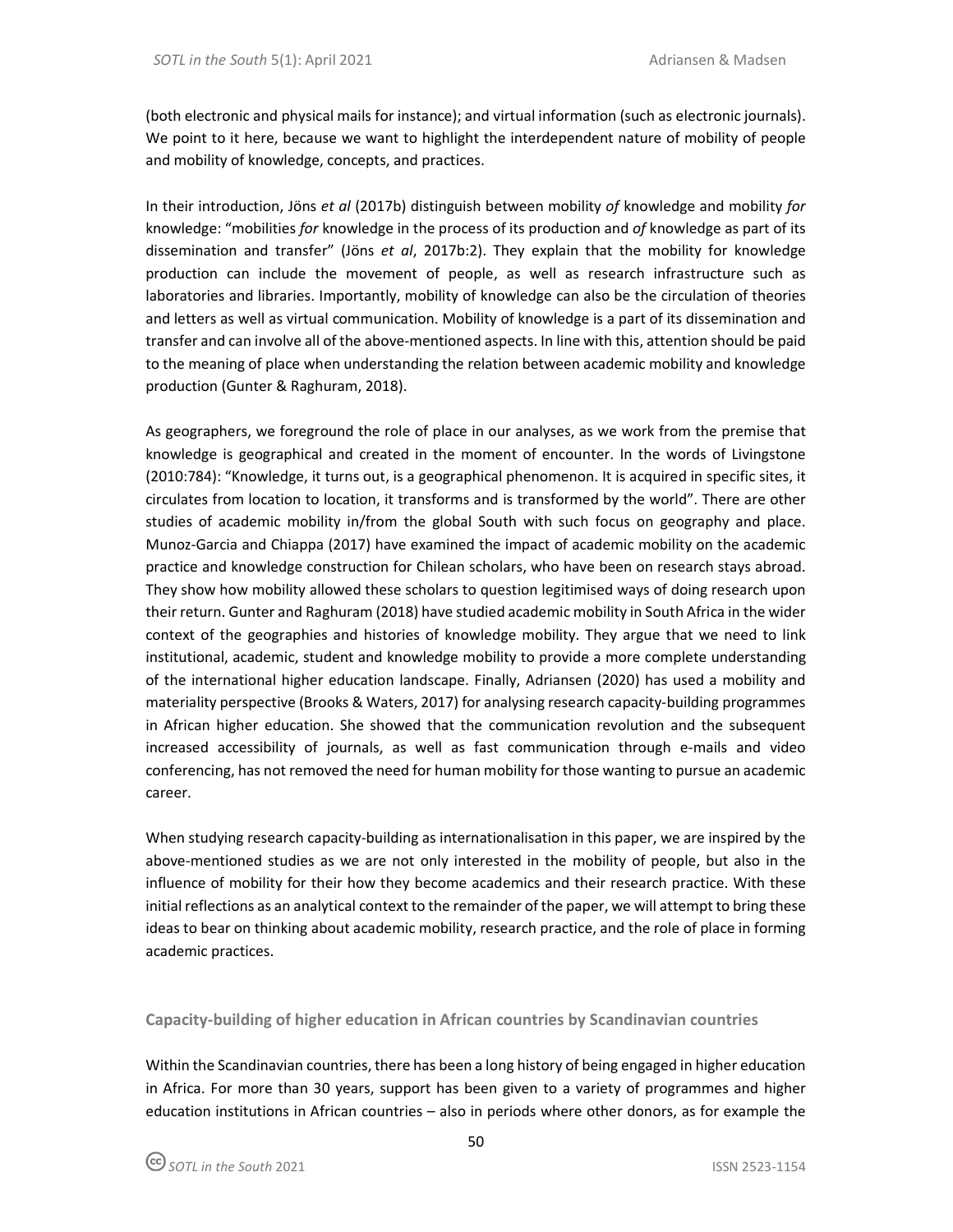World Bank, have been absent at the higher education level (Jensen, Adriansen & Madsen, 2016). Research capacity-building based on bilateral donors is not a well-defined concept – neither in research nor in practice. However, for the Scandinavian countries there seems to be an overall common goal that capacity building through bilateral academic cooperation should strengthen teaching, learning and research in the recipient country (Jensen *et al*, 2016; Madsen & Mählck, 2018; Zink, 2018). Further, funding is donated to projects that address problems in the recipient country; thereby funding emphasises applied research and what would often be labelled 'development research'. Even though conceptualisations can vary, three types of research capacity-building are present in a Scandinavian context: development research, fellowship programmes and targeted capacity-building programmes (Adriansen & Madsen, 2019). Fellowship programmes can be similar to other study-abroad PhD programmes, except from the fact that the PhD-research must be of relevance to the recipient country.

The focus in this paper is on fellowship programmes for African scholars which are supported by the Scandinavian countries. Fellowship programmes focus on PhD education as a learning process: learning to become a researcher. While the details of the programmes have changed, the basic feature has been to offer scholarships to candidates from prioritised countries in the global South for studying at Scandinavian universities, often with long fieldwork periods in their own countries. For example, since the late 1980s, Sweden has offered scholarships in Mozambique and Tanzania designed to help scholars maintain links with their home institutions during training (Fellesson & Mählck, 2017). This requirement to conduct research of relevance for the home country and to conduct fieldwork there is articulated as a means to avoid 'brain drain' from the recipient countries (Gaardhøje, Hansen & Thulstrup, 2006) and stems from the initial idea of development efforts, namely to combat poverty (Obamba & Mwema, 2009). In that way, the Scandinavian fellowship programmes are quite different from study abroad programmes seen in the global North that works to attract the 'best and brightest' in the global race for talent (see also Raghuram, 2013). Fellows are offered PhD courses as part of their education, but usually have no teaching obligations. By offering free education and different types of stipends to students, higher education in Scandinavia is unlike that of the Anglo-Saxon world. There are no tuition fees, because higher education in Scandinavia is seen as a welfare good not as a commodity (Antikainen, 2006). The neo-liberal market view of education and international students – as Rizvi (2011) has reported from Australia – is not practiced in the same way in Scandinavian countries, it has taken a different, less pronounced form here. Consequently, the scholarships offered as part of Scandinavian research capacity-building programmes should be seen in this context.

In Denmark, the Danida Fellowship Centre was inaugurated in 1990 and has since funded thousands of fellows from all over the world. Bente Ilsøe, the long-term coordinator of the different initiatives, describes the objectives of the Fellowship Centre: "through different support forms, the main objective of the support has been to contribute to the solution of developing countries' problems, both in terms of new research results and in the building of research capacity" (Ilsøe in Madsen & Adriansen, 2019:46). In 1989 -2003, the Enhancement of Research Capacity (ENRECA) programme was in place. It supported research partnerships that were managed by a Danish partner and was: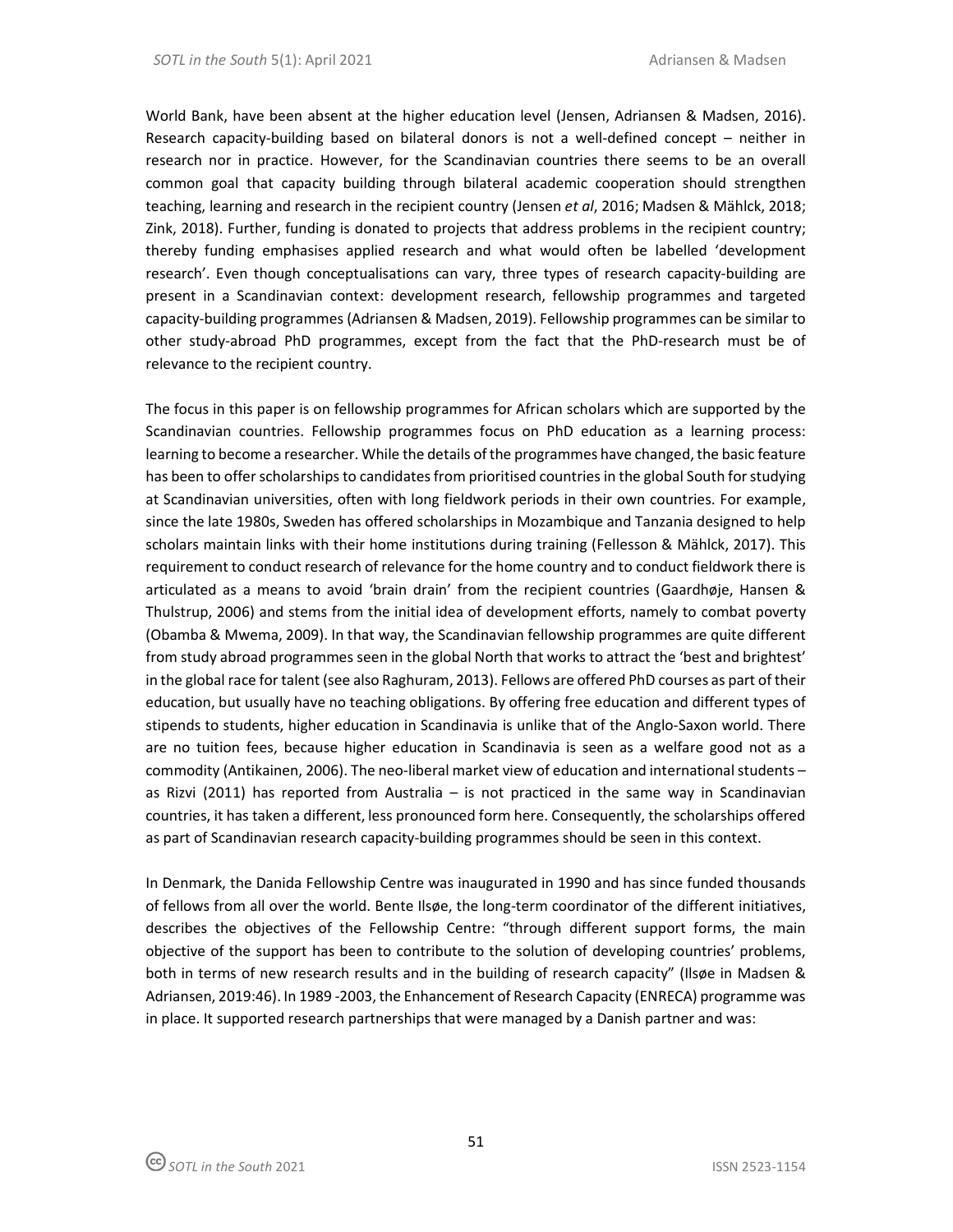aim[ed] at building the research capacity at partner institutions in Danida priority countries through cooperation on research activities […] The main driving force behind the partnership projects has always been the professional interest and enthusiasm of the involved researchers from Denmark and from the partner countries (Ilsøe in Madsen & Adriansen, 2019:46).

Well performing ENRECA partnerships could be supported up to 15 years. ENRECA as other research capacity-building programmes aimed at providing local solutions. The programmes included scholars from natural and health sciences and some from social science, which reflects where solutions to local problems were sought.

Mobility of fellows has been an integrated part of the Danish fellowship programmes. In the first ENRECA projects, it was possible to stay in Denmark for the entire duration of the PhD study. But now most PhD students are enrolled at a university in their home country, with study stays in Denmark. For the individual fellows, study stays in Denmark can range from a few weeks up to several months and can consist of one or multiple stays in Denmark. Danida's present aim of supporting research is to: "generate new knowledge that contributes to the fulfilment of the UN Development Goals as well as to the strengthening of the research capacity in the partner countries and the application of the research results" (Ilsøe in Madsen & Adriansen, 2019:47).

As mentioned in the introduction, this type of collaboration can be seen as neo-colonial (Canto & Hannah, 2001). There are many other studies problematizing research capacity-building programmes and the perception of the South (or Africa, in this instance) as lacking and the North as posessing the right capacity for research (e.g. Obamba & Mwema, 2009; Breidlid, 2013b; Madsen & Mählck, 2018). Despite this, we argue that turning our gaze to the experiences and outcomes articulated by African scholars involved in these North-South collaborations, as we will do in this paper, can inform our knowledge of the ways in which this type of internationalisation plays an impactful role for individual scholars.

# **Methodology**

In 2018-2019, we conducted a study on the experiences and reflections of African researchers who were involved in Danida-funded research capacity-building over a 30-year period, 1989-2019 (Madsen & Adriansen, 2019). This study has provided us with the majority of the empirical material used in this paper. The study was financed by Danida Fellowship Centre (DFC), which is in charge of the fellowship programme. We were asked to conduct the study based on our previous critical research into capacity building of higher education in African (see Adriansen, Madsen & Jensen, 2016a). It is important to note that we were asked to be critical and to elucidate both the positive and negative experiences from the fellows. The empirical material consisted of qualitative interviews and a survey, the majority of the interview were made prior to the survey and thus informed the setting of the survey questions.

The qualitative interviews were conducted with 14 fellows who had been involved in research capacity-building supported by Danida. They were selected to achieve a maximum case variation (Flyvbjerg, 2006) in terms of age, gender, country of origin, and length of participation in the capacity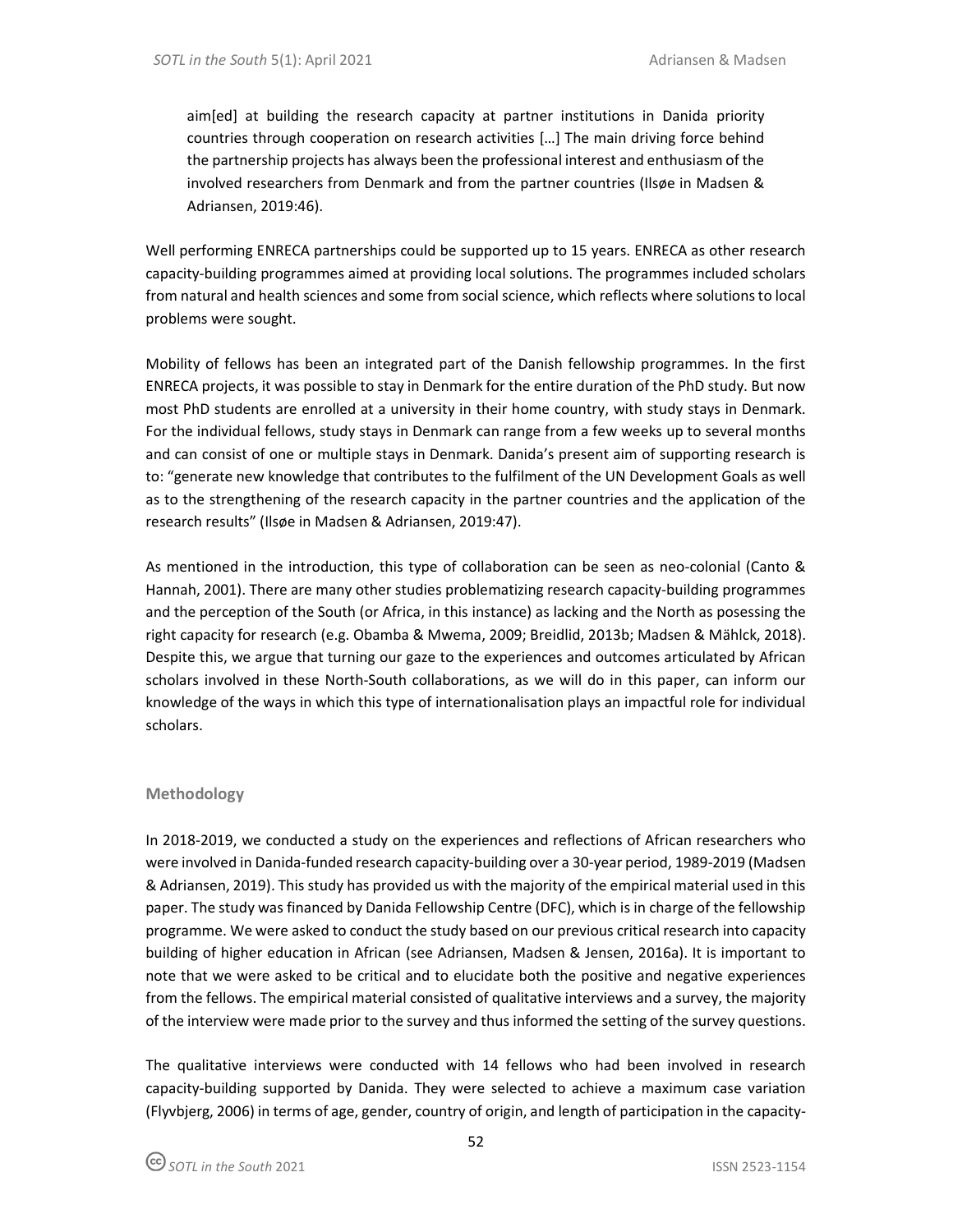building programme. Access to interviewees was obtained through DFC's list of visiting research fellows, DFC's lists of Danish project holders and our own network within the Danish research community. Two interviews were conducted via Skype, one interview was conducted as a two-person group interview and the rest were individual, face-to-face interviews. All interviews focused on the individual experiences and perceptions of being involved in research capacity-building both in relation to Danida's funding and in relation to broader issues of power in North-South relationships. For further details on participants and methodology, please see Madsen & Adriansen (2019).

In order to provide a systematic overview of the scholars' current employment and continued relationship with the Danish research environment, we carried out a survey with 50 questions. These focused on the scholars' current employment, research collaboration, publications and mobility, as well as a number of open-ended questions regarding their ideas about benefits and challenges of being involved in research capacity-building. The questionnaire was distributed to 499 fellows in October 2018 and two reminders were sent out in November 2018. In total 297 people completed the questionnaire, a response rate of 60%. The majority of respondents were born in Tanzania (30%), together with Ghanaians (26%) they made up more than half of the respondents (Figure 1). The majority of the respondents had their current principal employment in the university sector, followed by the public sector (together these constituted 83% of the respondents). 70% of the total number of respondents were male and 30% female, with almost the same distribution for each category of respondents. This corresponds to the gender distribution in the total population of the survey (Madsen & Adriansen, 2019).



Figure 1. Distribution of respondents according to country of birth (n=285) (from Madsen & Adriansen, 2019:12).

The empirical material for this paper consists of the survey and the 14 qualitative interviews mentioned above (Madsen & Adriansen, 2019) and one qualitative interview conducted by Adriansen for a related project (Adriansen, Mehmood-Ul-Hassan & Mbow, 2016b). We have anonymised all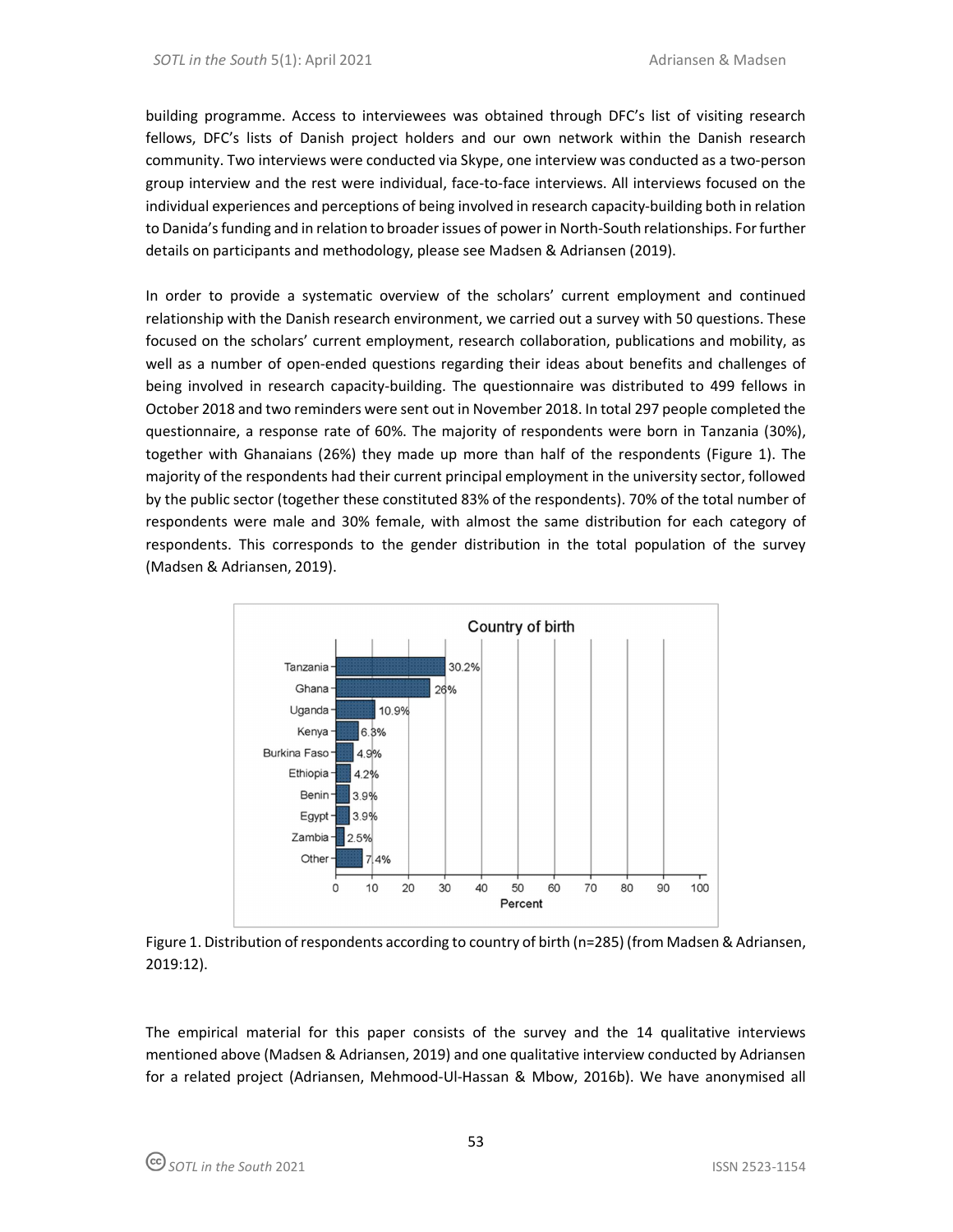participants. However, one of them was the co-creator of one publication (Adriansen *et al*, 2016b) and therefore we cite his real name.

Before we proceed with the analysis, a few words on researcher positionality. We are both white, female, Danish women in permanent positions at large, Danish, research universities. We have been engaged in research capacity-building programmes in various ways, on and off, over the past 15 years. In this paper, we speak from an insider position (see Adriansen & Madsen, 2009) when it comes to research capacity-building programmes, importantly we speak from the position of the donor country (to remain within the jargon of the funder) and thus from the privileged position of the global North. While our task in the aforementioned study was to find and make space for the voices and experiences from the people in the global South, it was not a participatory, action research project. We did not share our analytical power with the participants and they were not co-creators of this study.

# **Analysis: Experiences of South-North mobility**

We now turn our attention to our research question: How does internationalisation through academic mobility facilitated by capacity-building programmes influence the participants from Africa? As argued in 'setting the scene' we aim to analyse this by paying attention to not only the mobility of people, but also to the influence of mobility and place for the becoming of an academic and their research practice.

In the analysis, we draw both on Livingstone (2003), who highlights how research bears the marks of its place of production, and on Levinson and Holland's concept 'the cultural production of an educated person' (1996). Through this concept, Levinson and Holland (1996) point to the fact that who is seen as an educated person varies from one culture to another, and furthermore what it means to be educated is situated and place specific. However, when it comes to being an academic, it could be argued that who is seen as an academic does not vary from one culture to another; diplomas and standardised degrees such as a bachelor, masters or PhD provides a global recognition of 'an academic' although with quite different (place-based) rankings. Moreover, what is considered a good academic varies. Therefore, we combine the cultural production of an educated person with Simandan's (2002) ideas on what it takes to become a 'good' geographer, to coin the concept 'the cultural production of a good academic'. Simandan (2002) argues that academia and disciplines not only are traditions of thought, but also traditions of practice and that place matters when it comes to understanding what it means to be a good academic. We use this to argue that 'the good academic' is culturally produced and situated in specific academic settings in particular places while also travelling with mobile scholars. In many ways, this is similar to Tran's (2016) analysis of mobility as 'becoming' for international students in vocational education.

We present the analysis in two parts – first we analyse how mobility and place influence the cultural production for becoming a good academic, second we unfold the role of mobility and place for research practice.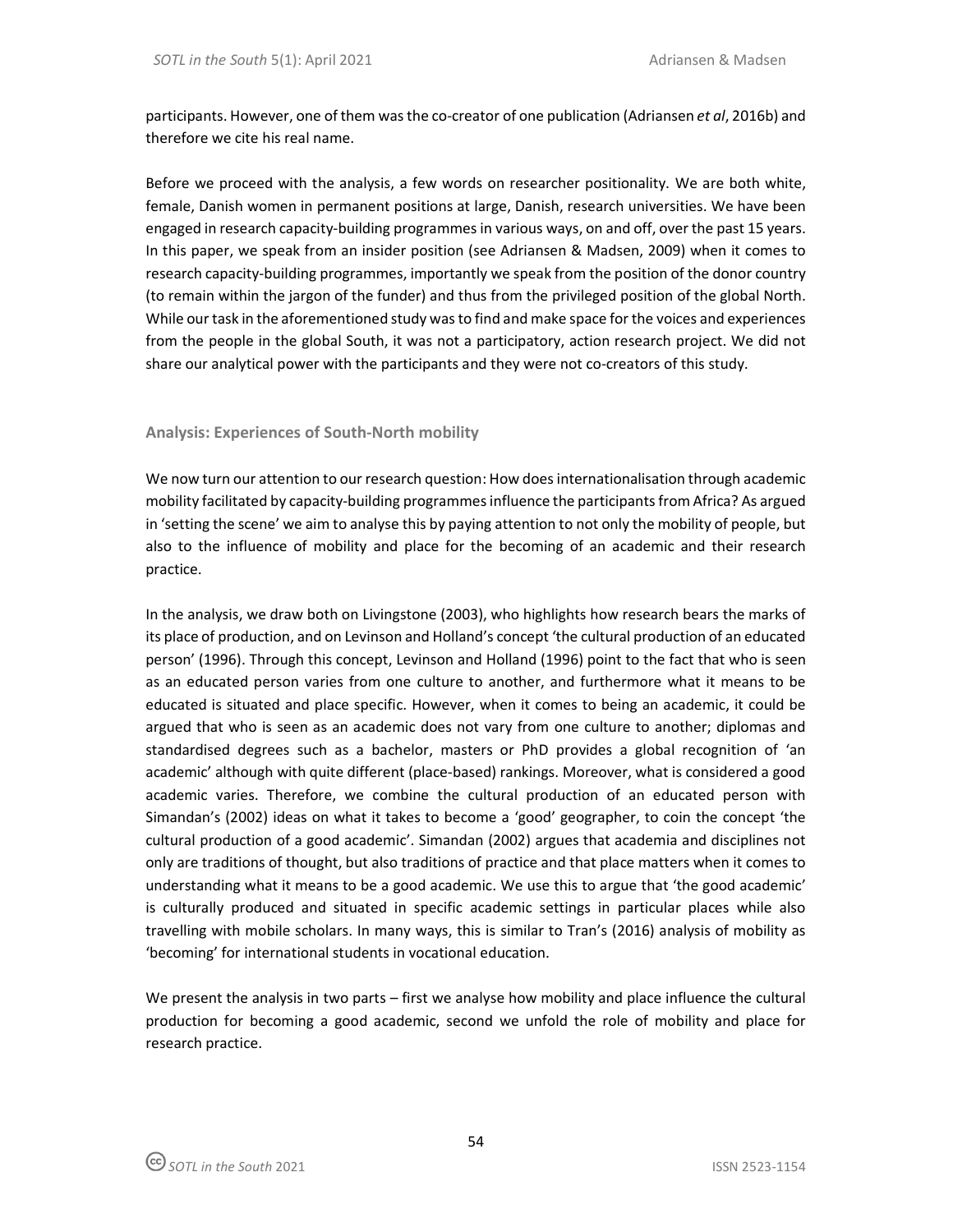**Importance of mobility and place for becoming a 'good' academic** 

When coming to universities in the global North, the African academics often experience privileged working conditions and different forms of academic everyday lives (Møller-Jensen & Madsen, 2015; Madsen & Nielsen, 2016). To illustrate the outcome of mobility for the fellows, we start with Cheikh Mbow's story of mobility and its relations to what it means to be an academic. Mbow is a Senegalese researcher, who did his PhD which was supported by one of Danida's capacity-building programmes. This brought Mbow to Denmark, where the three of us met. As one of us, Adriansen was doing fieldwork for her PhD in Senegal, Mbow and Adriansen met regularly and a friendship emerged, which years later led to a joint publication *Producing scientific knowledge in Africa today: auto-ethnographic insights from a climate change researcher* (Adriansen *et al*, 2016b). The following is based on this joint publication and a later interview with Mbow. For Mbow, one of the most important experiences from his academic life in Denmark was the ways in which knowledge was produced and what was expected of a PhD student in a research group. In Senegal, Mbow had – to précis his words – been trained to reproduce knowledge, the knowledge of the professors; he was not trained in the creation of new knowledge (see Box 1 for Mbow's quotations).

Box 1: Phases of Mbow's academic development (from Adriansen *et al*, 2016b:129).

DEPENDENCE: I went to primary, secondary and high school in Louga, Senegal. All public schools had French inherited programmes and the curriculum was inspired from France. The university was no different; from first to third year of geography, all maps and fundamental books were from France and many of my teachers were French.

TRANSITION: After my 3rd year at university (license in French), knowledge about Africa and Senegal became part of our training. We studied the climate, hydrology, geology, vegetation and geomorphology of Africa. This literature was not textbook based, but often doctoral thesis and other publications were written by local academic staff.

PRODUCTION: For my MSc and PhD research, I worked on topics relevant to my own country namely about how Niokolo Koba national park was affected by recurrent bush fires. However, I used methods designed from the global North, in particular from France, and benefitted from a capacity-building programme in Denmark.

EMANCIPATION: After some years of research, I began challenging some of the received knowledge and managed to specify what is particular to Africa. After being able to contextualize knowledge, I was able to make knowledge that concern and respond to societal needs and local realities in Africa. As this expertise is in demand internationally, I try to negotiate strong roles in partnership with researchers from the global North.

When arriving in Denmark as a young and promising scholar, Mbow experienced that there was an implicit, new understanding of 'the good academic' – this did not entail reproducing the knowledge of older professors. This highlights Simandan's (2002) point about academia and disciplines not only being a tradition of thought, but also a tradition of practice and that place should be taken seriously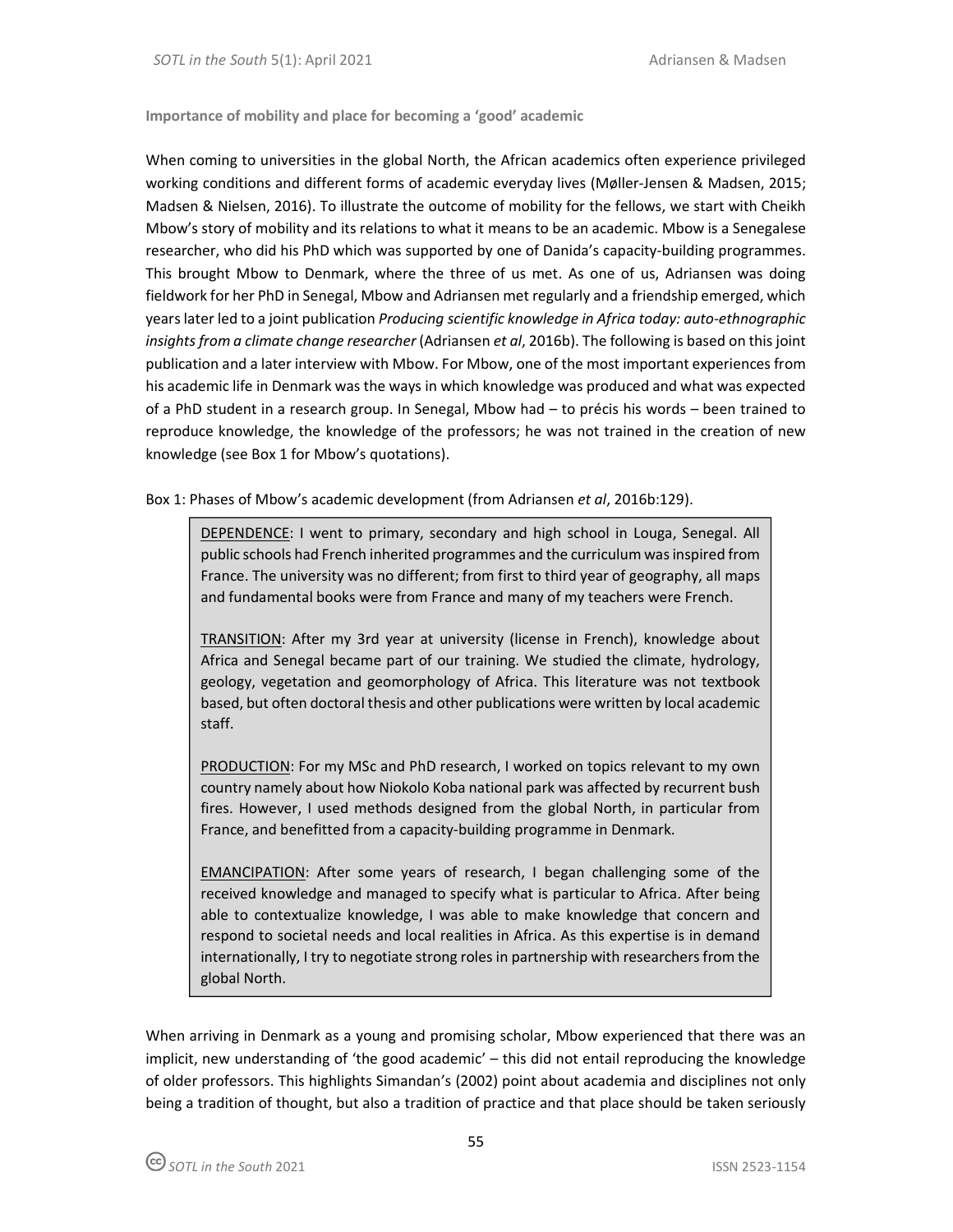in the 'becoming of academics'. The academic practices that Mbow learned in Denmark, namely critical thinking and questioning of the taken-for-granted, were important for his abilities to construct new knowledge and in his wider career:

I got insight into new ways of thinking about and researching local problems in a way that is relevant for local populations and local decision making. The courses I attended also enlightened me on problem-solving approaches to learning, an approach that makes students more likely to engage in the learning process. This is very important for me in my current employment position.

Mbow's story of his process of becoming a different type of academic is not unique. A similar story can be seen across our empirical material of questionnaire replies and qualitative interviews (Madsen & Adriansen, 2019). Even though they had different disciplinary backgrounds, the fellows told similar stories about the academic practices in Denmark. Learning to be a 'critical thinker' and to work independently as a researcher were mentioned time and again. Being able to discuss and share knowledge with their Danish colleagues and the relatively high level of social equality and flat social hierarchies in Denmark were highlighted. One of the participants, Marshall expressed it this way:

In Denmark a professor is riding a bike. During classes people are discussing issues, professors not imposing views on students. They are not wearing a tie to impose anything. The lack of hierarchy has always stayed with me. My supervisor was just so accessible, so approachable.

Another participant, Festo said something similar: "In Denmark we were encouraged to challenge the professors. I learned disciplines, work ethic, critical thinking. We were on a first name basis, you learn to respect people". For some of the African women, the different cultural production of a good academic also entailed empowerment. Carolyne, for example, spoke about the way her Danish supervisor treated her, being seen as an equal and experiencing that her merits mattered more than her gender was a new and positive experience for her. This shows the role of specific academic settings and places in producing a certain type of an academic; Marshall for example, said: "It shaped how I look at the world". Our empirical material shows that the ideas of critical thinking, discussing and sharing of knowledge and publication practices are all part of the Danish cultural production of a good academic.

However, being exposed to and adopting a new cultural production of a good academic can raise challenges when returning home to another academic setting. Researchers can end up being pessimistic about their future career development. Festo, one of our interviewees explained to us the difficulties that arose from being the kind of academic he had learned to be in Denmark. Festo first arrived in Denmark in 1992 and gained his PhD from a Danish university in 1996. At the time of writing this paper, he was now close to retirement from university work and could look back at how he had used the skills and abilities he had gained in Denmark: "In Denmark, I found that lecturers encouraged us to express ourselves and to even challenge the professors. This is something that I have tried also to do. I have brought it in my classes and I encourage my students [to challenge me]". He went on to explain how he used these approaches with his students. Some things, however, were hard to use at his home university: "There was a challenge. Colleagues don't accept open book exams". Likewise, he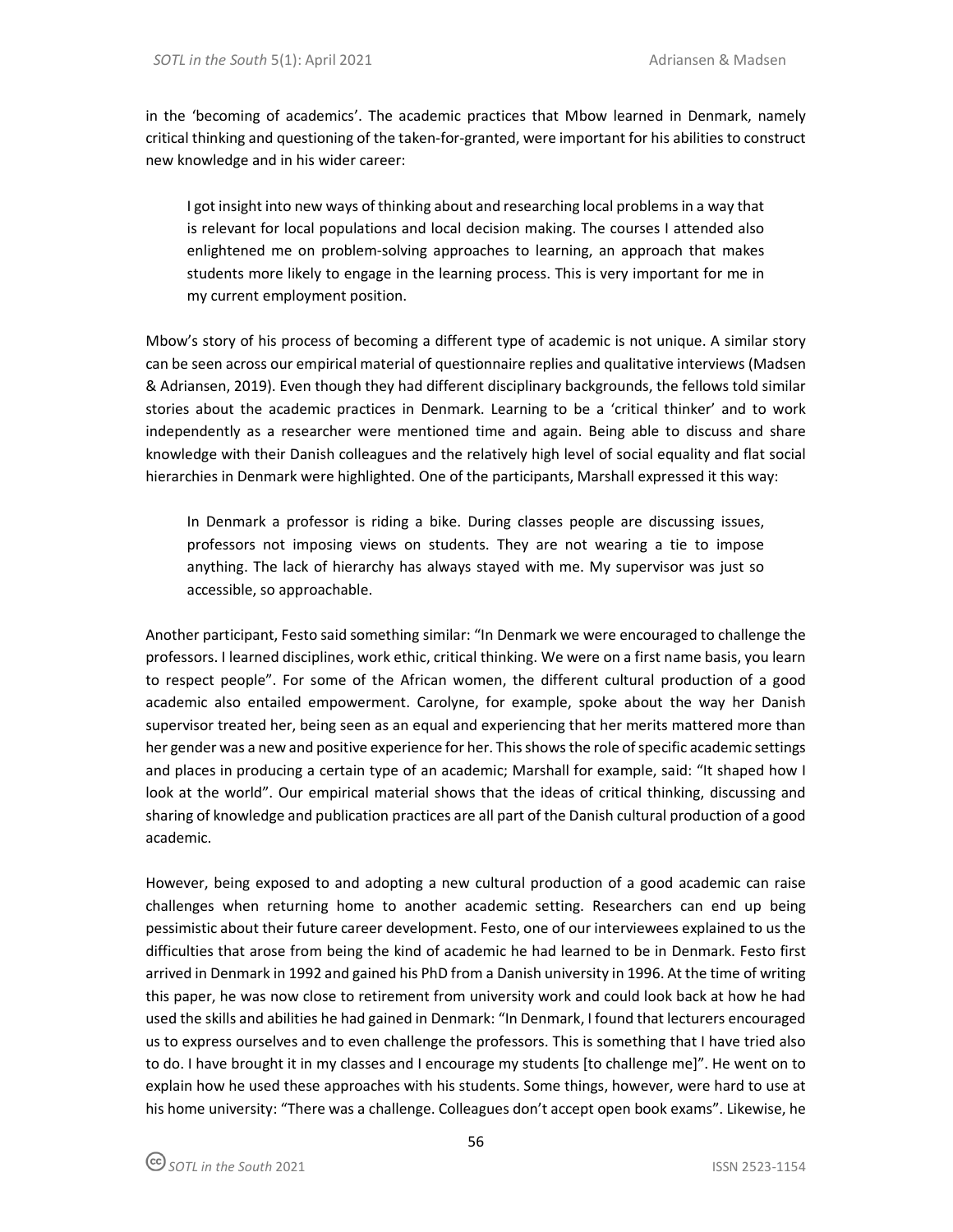found it difficult to change the social hierarchy. Muhammed, another interviewee, had preferred employment in an international organisation in order to maintain what he saw as the 'proper' working style of an academic. However, there were also examples showing that this was changing. Some participants argued that with the increasing number of African researchers trained abroad, other ways of being an academic were accepted now. This implies that multitudes of cultural productions of good academics are experienced when colleagues return from research stays at universities abroad. Moreover, it shows the importance of seeing universities as dynamic settings, changing over time with mobile academics. We will now turn our attention to how the notion of what it means to be a good academic also influences research practice.

### **The importance of mobility and place for research practice**

The significance of academic mobility for research practice has been pointed out by Jöns (2007) amongst others and she shows the constitutive character of mobility for research. In our survey (Madsen & Adriansen, 2019), some of the participants saw research-capacity building and its human mobility as mainly related to gaining access to new knowledge: "Capacity building is giving the student knowledge with which they can come back and cause development in their country" or "Giving someone an opportunity to learn new things". However, the majority of the participants emphasised other aspects and wider perspectives. An example being: "Capacity building is an enabling process to help individuals or institutions achieve or realize their full potential".

The participants' experiences and perception of research capacity-building were overwhelmingly positive, especially with regard to empowerment and critical thinking. In Figure 2, it can be seen that 84% of the participants agree that capacity building can lead to empowerment, and 80% stated that it can enhance critical thinking. Empowerment and critical thinking were concepts interviewees had brought forward in the qualitative interviews. We used them in the survey to know how many agreed on these being important aspects of capacity-building programmes. For 61% it can lead to long lasting relationships. Furthermore, 72% agreed (or agreed to some extent), that capacity building can enhance the research capacity of the donor. Few think that capacity building ignores local knowledge and makes African researchers ill-suited to work with local problems. However, 30% of the respondents agree (or agree to some extent), that capacity building can be based on an uneven division of labour between the global North and global South, and, likewise, 34% that capacity building can make African universities more dependent on the global North. We were surprised by these very positive results from the survey, where the participants could air criticism anonymously.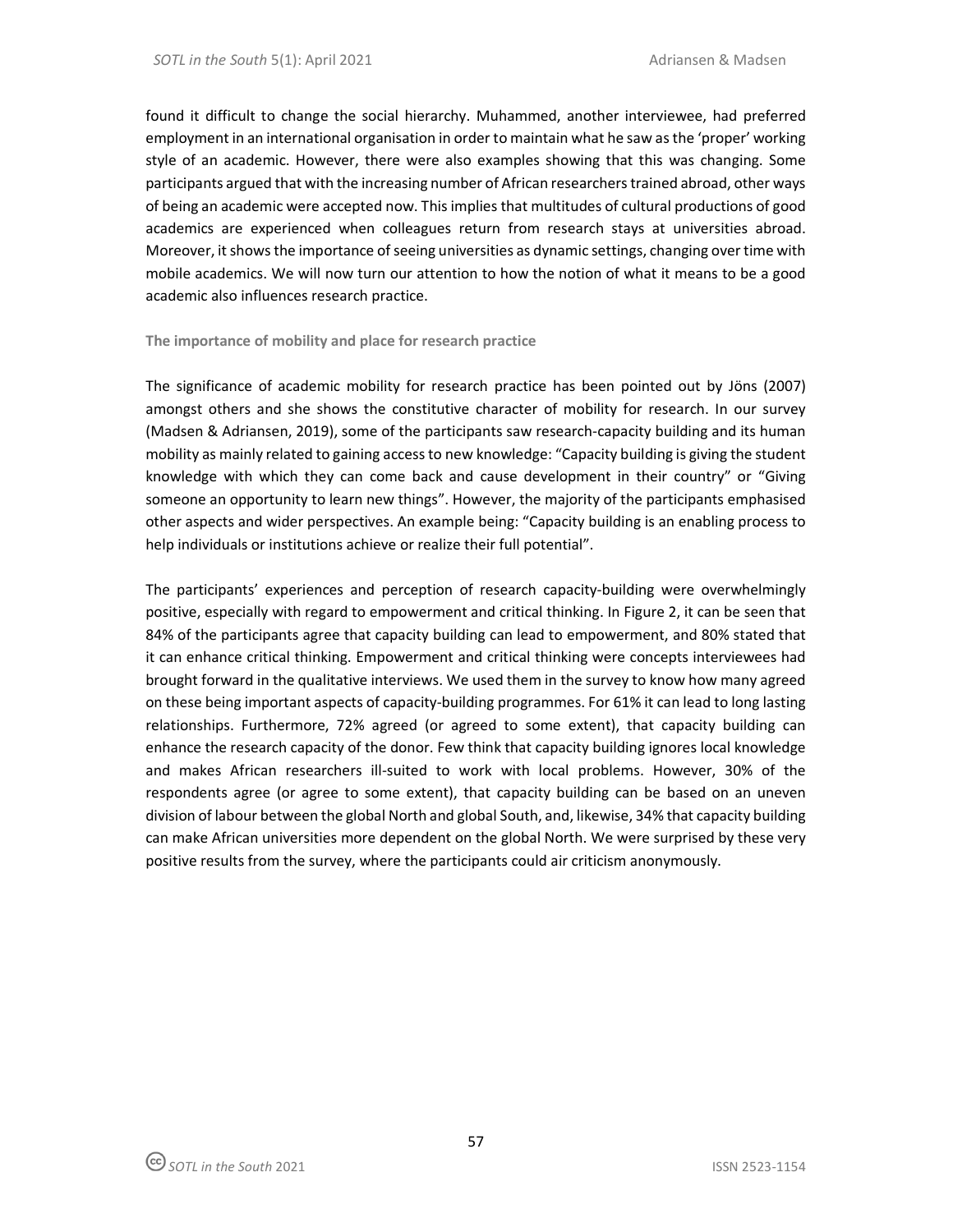

Figure 2. The percentage of participants who have indicated the extent of their agreement to ten statements about research capacity-building programmes (n ranges from 115-127). Current PhD students were not asked this question and therefore only 49% of the respondents could reply. (From Madsen & Adriansen, 2019:31).

In order to illustrate the meaning of mobility for the academics' research practice, we return to Cheikh Mbow (Adriansen *et al*, 2016b). From the very beginning in the 1970s, schooling for Mbow had implied mobility of knowledge, as his school had adopted the language and curriculum of the French coloniser. The majority of African scholars share similar experiences, because present day school systems in many African countries were introduced by the colonial regimes and are largely dependent on imported Eurocentric systems (Shizha, 2014). Until his last years at university in the 1990s, Mbow explains "I knew all about the geography and biology of France but nothing about that of Senegal". During his masters and his PhD, he started working with topics relevant to his own country, but using methods designed in the global North, in particular from France. When working within disciplines such as geography and biology, it caused some challenging situations when particular methods and theories from the global North were used as if these were universal. However, Mbow rarely experienced discussions about the mobility of knowledge through the transfer and applicability of 'Western' theories and methods in a Senegalese or West African context. We mention these mobilities of knowledge to highlight how theories, concepts and other types of knowledges can travel independently of people and how mobile knowledges have influenced the academics prior to their own mobility.

For other Danida fellows in the study (Madsen & Adriansen, 2019), the access to advanced labtechnologies in Denmark gave access to knowledge and research practice *on a par* with Danish colleagues, knowledge that became mobile with the academics. This was the case for Oliver. He saw his relation to his Danish supervisors and colleagues as "one long conversation". When he was in Denmark, he could interpret, discuss and share data – something that rarely happened at the university where he was employed. As he put it, "[at home] the students are struggling on their own,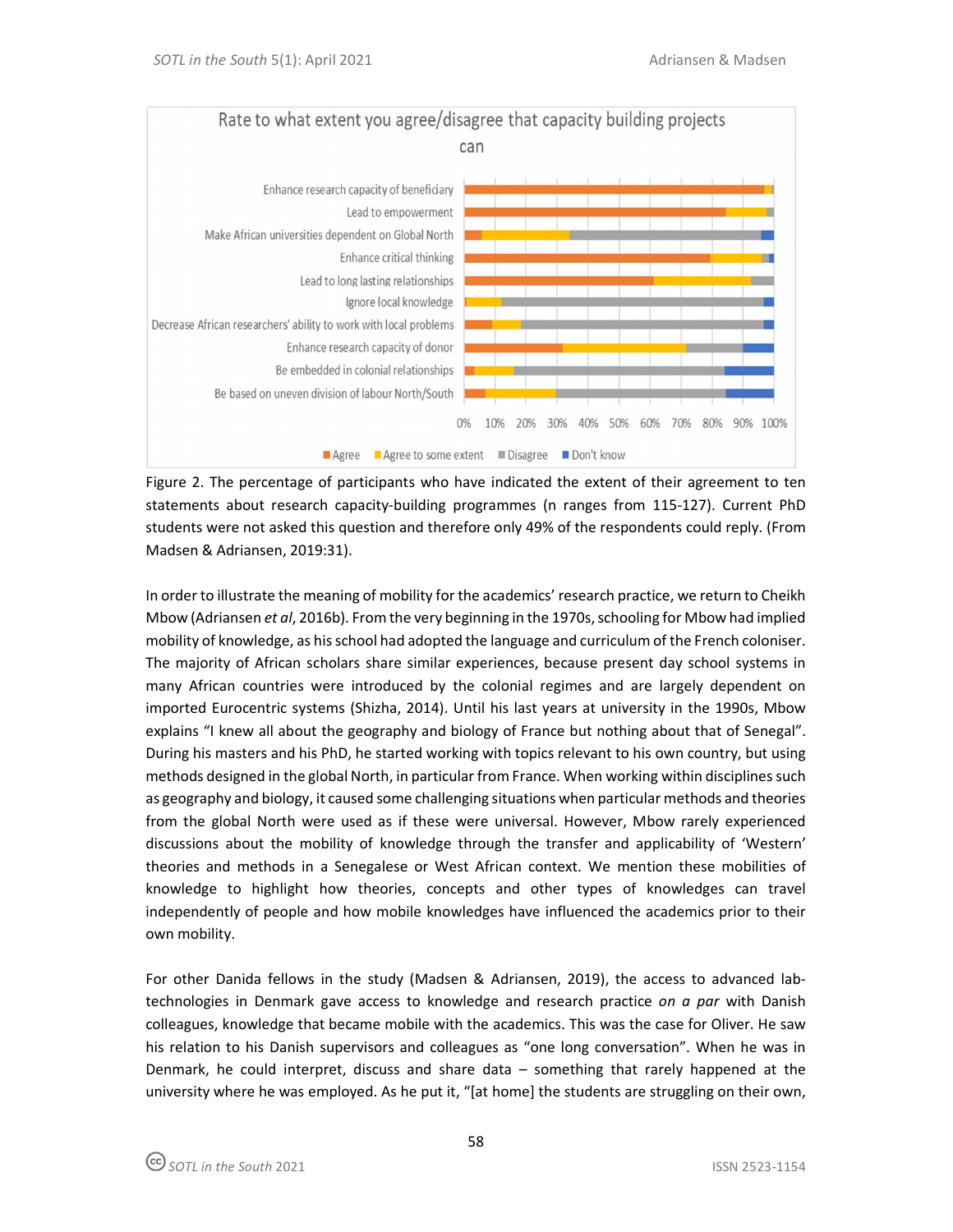but here [Denmark] you always have someone." Hence, Oliver saw his own mobility as vital for his research practice.

Gideon provided another example of the importance of mobility for his research practice (Madsen & Adriansen, 2019). After being in Denmark for a while, he often helped his African colleagues with writing research papers, in this process he became aware of what he had learned from being in a research group in Denmark. In this group, the Danish researchers aimed to get their articles published in high-impact journals. Gideon experienced the researchers in his Danish research group as critical in the sense that it was more important for them to get one article published in a high ranking journal than publishing a large number of articles: "You don't publish anything where you have not publishable results", he said, adding: "anything is publishable [in the African system], at home a paper could easily be split into many papers." Gideon's story shows the impact of his physical mobility for his research practice – he changed the way he publishes and encouraged his African colleagues to do the same. Hence, the importance of human mobility in capacity-building programmes is not (only) about learning a new method or getting access to new disciplinary knowledge, it is also about how to work as an academic. For the latter, mobility and being emerged in another academic environment is very important.

## **Discussion and concluding remarks**

In this paper, we have been inspired by Livingstone's (2003) ideas that research bears the marks of its place of production and the setting of the producer. The paper has used Danida-funded research capacity-building programmes for African academics as a case to advance an understanding of the role of different locations both for becoming of an academic and for their research practices. We want to emphasise that there is not only one cultural production of a good academic in Denmark, nor are the characteristics (such as the emphasis on critical thinking) unique to higher education in Denmark. Something similar has been reported by Munoz-Garcia and Chiappa (2016:6) in their study from Chile: "studying and becoming critical abroad is highly tied to the notion of thinking differently about academia". Like them, we want to show how mobility and place influences on ideas about what it means to be a good academic and how this in turn affects the academics' research practice.

Given the geopolitics of knowledge (Shahjahan, 2016), we can read the narratives of African scholars' as internalizing cultural imperialism, as a result of internalized oppression, and assuming the benevolence they witness among the Danes as they engage in academic cultural practices. Elsewhere, we have analysed issues or coloniality in capacity-building programmes and how cultural imperialism play a role in culture transfer through academic mobility, what it means to be a 'good academic' and have the right research practice (Madsen & Nielsen, 2016; Adriansen & Madsen, 2019; Madsen & Adriansen, 2020).

Here, we want to point to the different meanings of academic mobility. Mobility can be a selfformation process and a way of becoming (Tran, 2016) and an accumulation strategy of social, cultural, economic, and symbolic capital (Ong, 1999). Mobility as an accumulation strategy is common among academics, where mobility is valued in the labour market and is a central aspect of internationalisation (Bauder, 2015). While our participants were generally very positive towards Denmark and spoke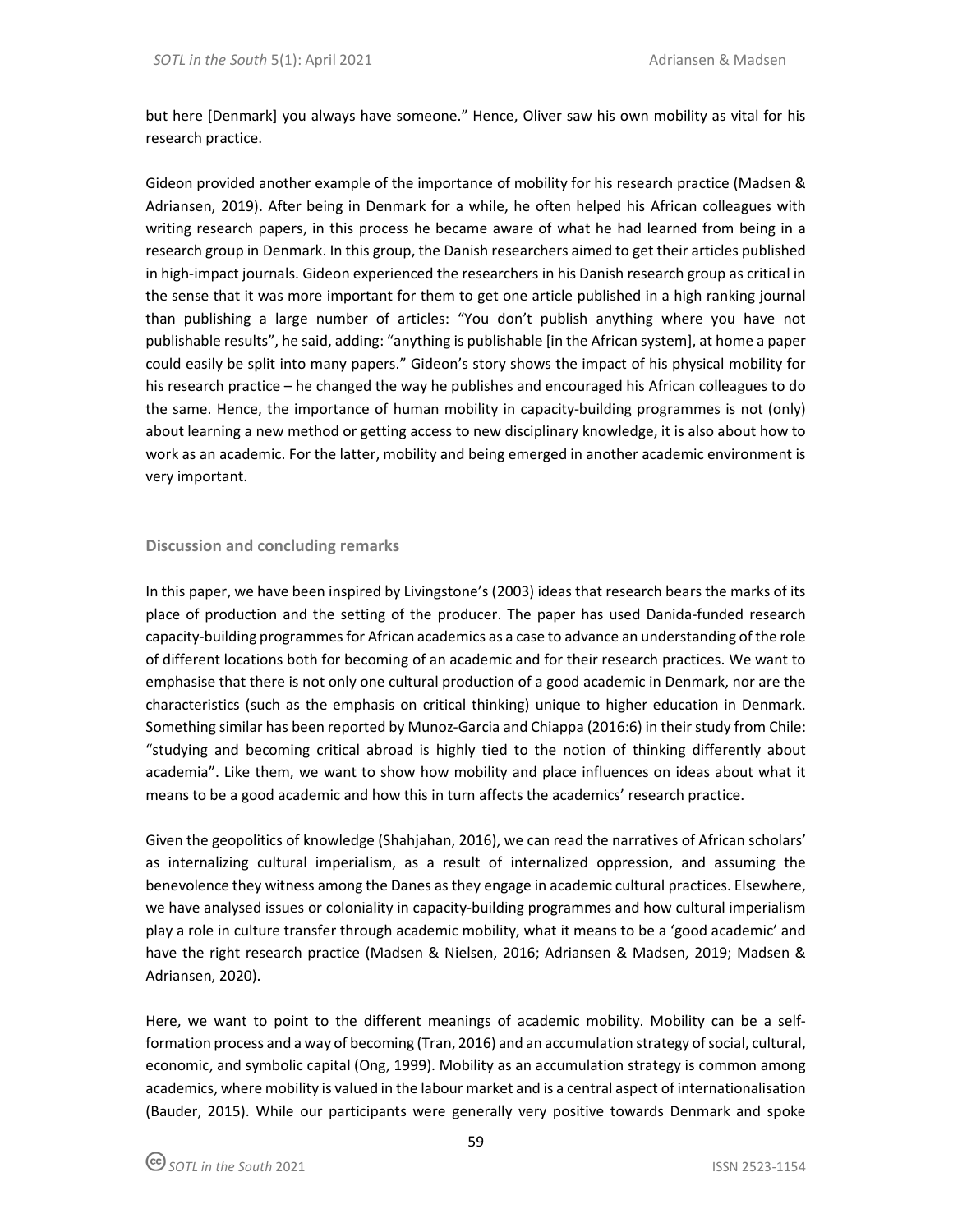positively about being mobile, we want to note that mobility not only equals freedom, as often portrayed in the neo-liberal economy, but also can act as new mode of pressure or exploitation in academia. We also want to note that prior to their own physical mobility, the scholars had been exposed to mobile knowledge in different ways and forms. For Mbow, for instance, the global North represented both an imposed curriculum through colonial heritage and the possibility to acquire the knowledge and practices for becoming an emancipated academic capable of creating new knowledge.

We started this paper by noticing that universities always have been international – marked by flows of people, materials, and knowledge. Moreover, academic mobility has been important throughout the history of the university as an institution and closely linked to research practice. Yet, internationalisation of higher education is on the agenda worldwide. What internationalisation means, however, seem to be a Westernised, Anglo-Saxon paradigm (de Wit, 2020). Across Sub-Saharan Africa, there is an unprecedented growth the international research collaboration, which means African scholars are caught in epistemological and material struggles of their research (Mills, 2020). International collaboration such as research capacity-building programmes can reinforce this through its South-North mobility. We have shown that the mobilities of scholars are closely linked to mobilities of knowledges and academic practices of the involved. Research capacity-building as internationalisation facilitates this by providing opportunities for mobility. This paper has also shown the ways in which the knowledges and practices are negotiated and transformed in relation to specific academic settings and places between which the academics travel.

A final point worth discussing is the *what*, *where* and *who* of internationalisation. It can be argued that many universities in Africa are very international by language (those of the colonisers and regional languages such as Swahili), by curriculum (from both the North and South), by 'epistemic coloniality' in its disciplines and by funding (from the global North) (Mills 2020, Teferra, 2020). As the story of Mbow showed, it is not only higher education that is strongly influenced by the global North. Mbow had been influenced by mobile knowledge from the beginning of his schooling through a French curriculum. Yet, African universities are often seen as lacking, hence the need for research capacitybuilding, international collaboration, South-North mobility and other manifestations of internationalisation. All this, however, seems to locate 'the international' somewhere, namely in the global North. Livingstone (2003) has shown how we are used to thinking of universities and their knowledges as universal. In a similar fashion, we would argue that we are accustomed to thinking of internationalisation as universal, but its manifestations tell us otherwise. Therefore, we need to study what internationalisation comes to mean in specific implementations of internationalisation.

In conclusion, this study has shown that mobility funded by research capacity-building has implications for the becoming of an academic and their research practices. Further, it has highlighted that not only the mobility, but also the place – the spatial setting – influences the involved African academics. We also want to note that prior to their own physical mobility facilitated by the research capacity-building, the fellows had been exposed to mobile knowledge, for instance in terms of an inherited colonial curriculum. Finally, turning the gaze to the individual experiences and outcomes for scholars involved in North-South collaboration shows how internationalisation through mobility can empower some of the participants through access to other cultural productions of a good academic. The participants argued that this way of being an academic through critical thinking, questioning the taken-for-granted and the ways that their Danish professors empowered them, allowed them to participate in academica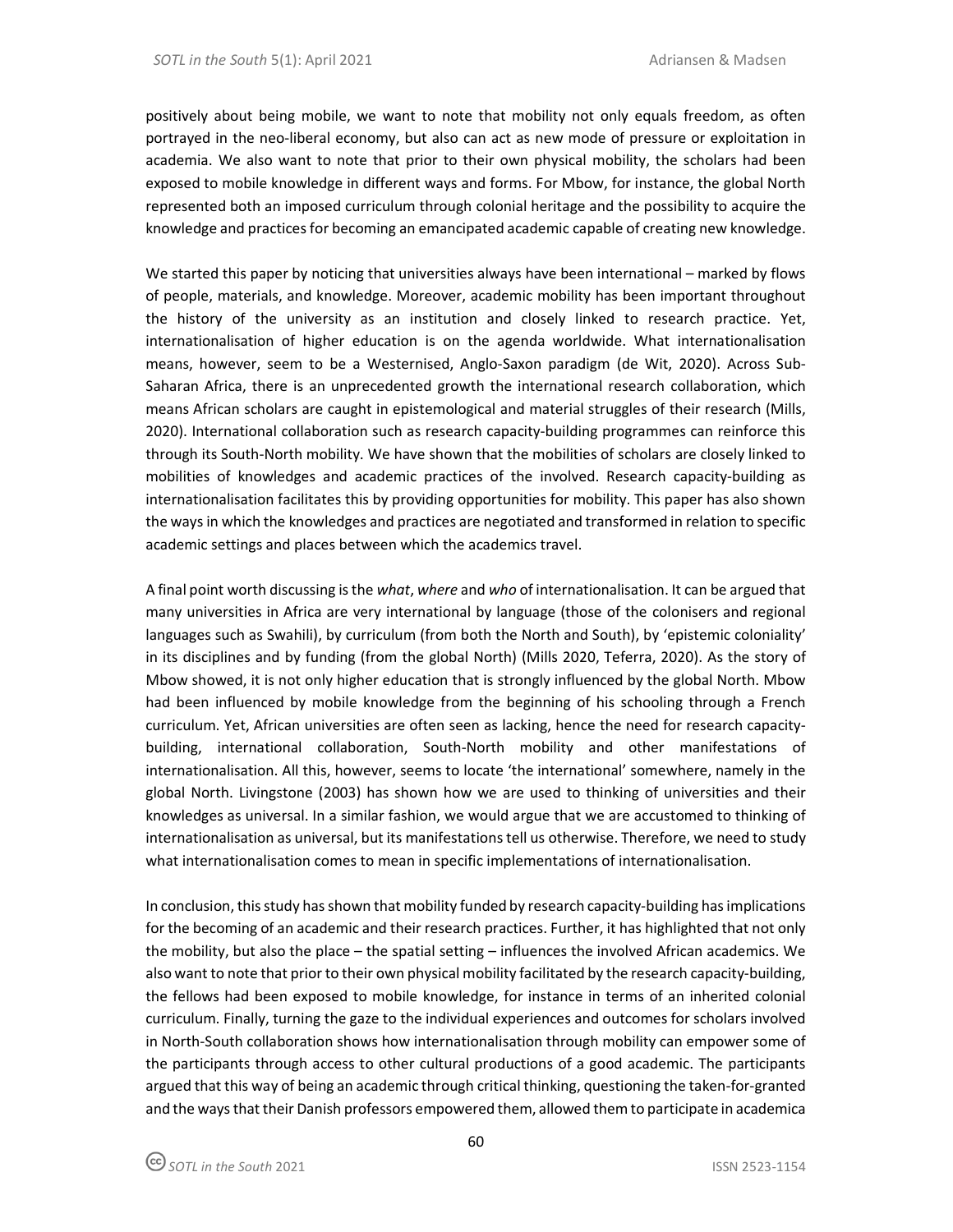in the global North. For these participants, physical mobility entailed some sort of freedom. While we have also pointed to the coercion entailed in internationalisation for universities and academics in the global South, we hope that this study has brought forward some of the complexity in our understanding of academic mobility facilitated by research capacity-building programmes.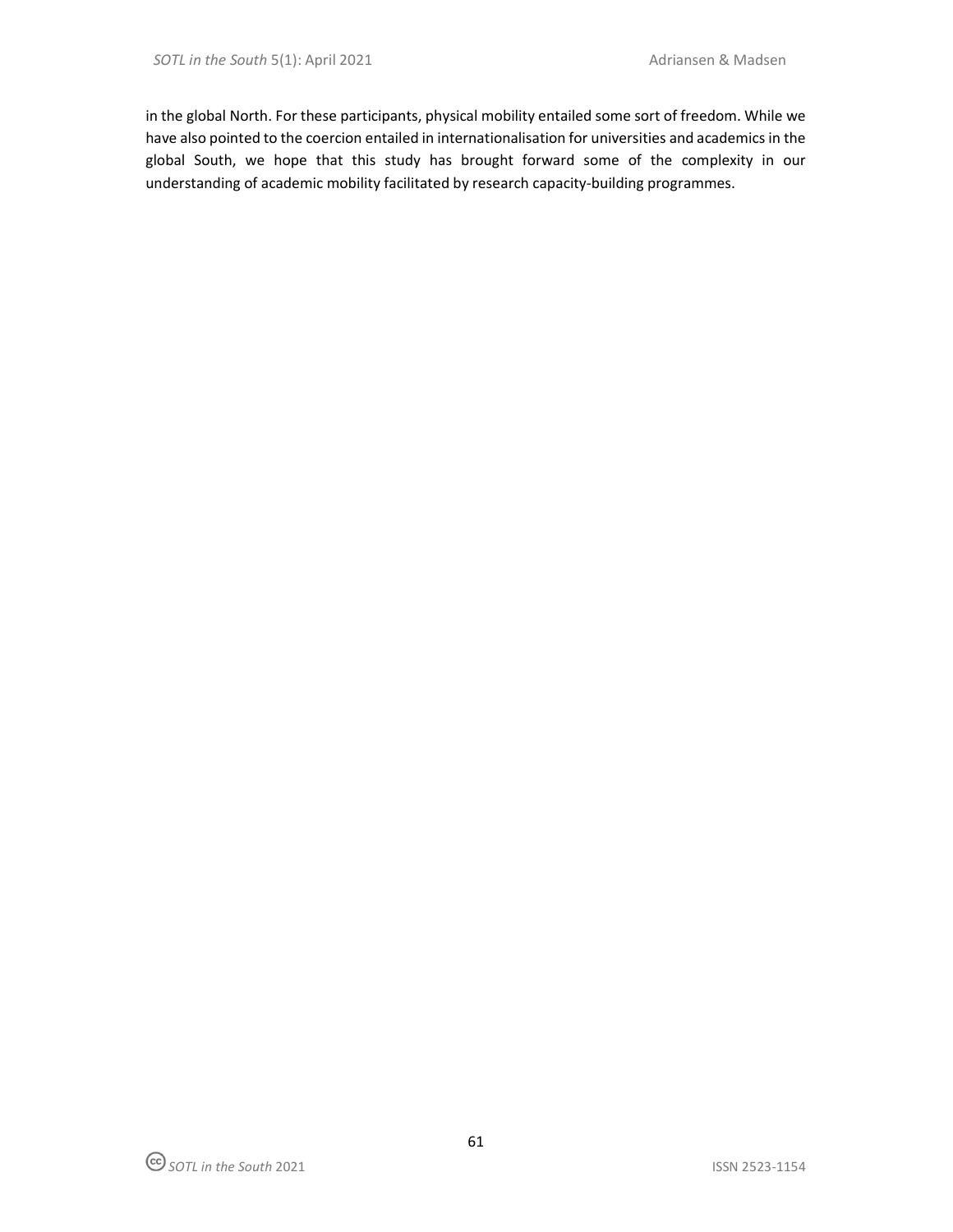**Funding sources:**

The study was partly financed by the Danida Fellowship Centre, Copenhagen, Denmark.

**Acknowledgments:** 

Our deepest gratitude goes to all the interviewees and other participants, who have helped provide information for this article. Thilde Juul-Wiese, Taina Saarinen, Vera Spangler, and Johanna Waters all commented on an earlier draft for which we are very grateful. All the usual disclaimers apply.

#### **References**

- Adriansen, H.K. 2020. Materialities and mobilities in transnational capacity-building projects: Uneven geographies of knowledge production. *Population, Space and Place.* 25(3): e2294.
- Adriansen, H.K., & Madsen, L.M. 2019. Capacity-building projects in African higher education: Issues of coloniality in international academic collaboration. *Learning and Teaching.* 12(2): 1-23.
- Adriansen, H.K., Madsen, L.M. & Jensen, S. (eds.). 2016a. *Higher Education and Capacity Building in Africa – the Geographies of Knowledge and Power*. Routledge Studies in African Development. Derby: Routledge.
- Adriansen, H.K., & Madsen, L.M. 2009. Studying the making of geographical knowledge: The implications of insider interviews. *Norsk geografisk tidsskrift–Norwegian journal of geography.*  63(3): 145-153.
- Adriansen, H.K., Mehmood-Ul-Hassan, M. & Mbow, C. 2016b. Producing scientific knowledge in Africa today: Auto-ethnographic insights from a climate change researcher. In: Adriansen, H.K., Madsen, L.M. & Jensen, S. (eds.) *Higher Education and Capacity Building in Africa – the Geographies of Knowledge and Power*. Routledge Studies in African Development. Derby: Routledge. 142-164.
- Antikainen, A. 2006. In search of the Nordic model in education. *Scandinavian journal of educational research.* 50(3): 229-243.
- Bauder, H. 2015. The international mobility of academics: A labour market perspective. *International Migration.* 53(1): 83-96.
- Bilecen, B. & Van Mol. C. 2017. Introduction: international academic mobility and inequalities. *Journal of Ethnic and Migration Studies.* 43(8): 1241-1255.
- Breidlid, A. 2013a. *Education, indigenous knowledges, and development in the global south: Contesting knowledges for a sustainable future*. New York: Routledge.
- Breidlid, A. 2013b. Collaboration in University Development: North-South, South-North. A Norwegian Case. *Postcolonial Directions in Education.* 2(2): 355-380.

Brooks, R. & Waters, J. 2017. *Materialities and mobilities in education*. Milton Park: Routledge.

Cairncross, F. 1997. *The death of distance*. Boston: Harvard Business School Press.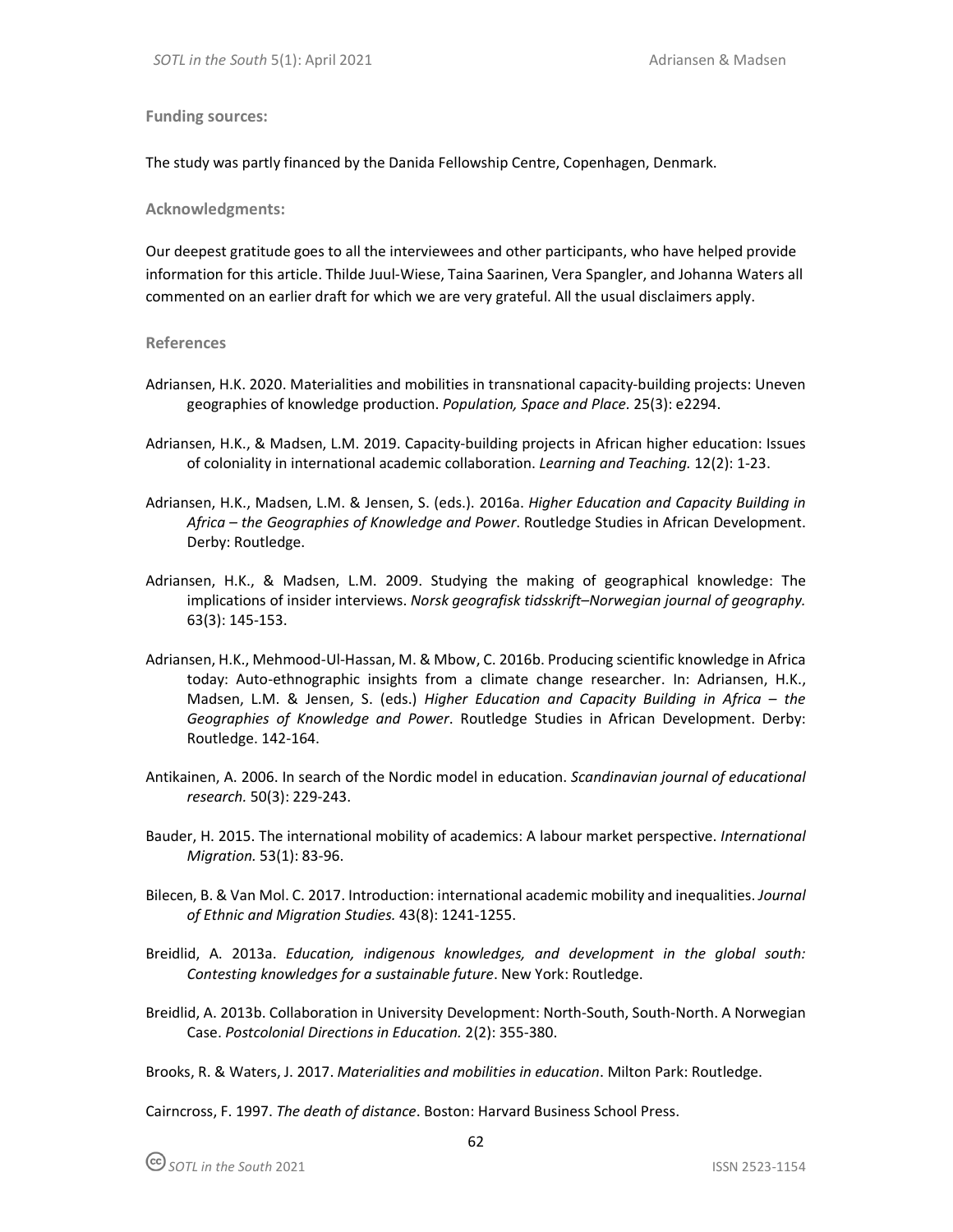- de Wit, H. 2020. Internationalisation in Higher Education: A Western Paradigm or a Global, Intentional and Inclusive Concept? *International Journal of African Higher Education.* 7(2): 31-37.
- Canto, I. & Hannah, J. 2001. A partnership of equals? Academic collaboration between the United Kingdom and Brazil. *Journal of Studies in International Education.* 5(1): 26–41.
- Fahey, J. & Kenway, J. 2010. Thinking in a 'worldly' way: Mobility, knowledge, power and geography. *Discourse: Studies in the Cultural Politics of Education.* 31(5): 627–40.
- Fellesson, M. & Mählck, P. 2017. Untapped Research Capacities? Mobility and Collaboration at the Intersection of International Development Aid and Global Science Regimes. *International journal of African Higher Education.* 1: 1-24.
- Flyvbjerg, B. 2006. Five misunderstandings about case-study research. *Qualitative inquiry*. 12(2): 219- 245.
- Glick Schiller, N., & Salazar, N.B. 2013. Regimes of mobility across the globe. *Journal of ethnic and migration studies.* 39(2): 183-200.
- Gunter, A. & Raghuram, P. 2018. International study in the global south: linking institutional, staff, student and knowledge mobilities. *Globalisation, Societies and Education.* 16(2): 192-207.
- Gaardhøje, J.J., Hansen, J.A. & Thulstrup, E.W. 2006. *Capacity Building in Higher Education and Research on a Global Scale*. Copenhagen: The Danish National Commission for UNESCO.
- Heffernan, M., Suarsana, L. & Meusburger, P. 2018. Geographies of the University: An Introduction. In Meusburger, P., Heffernan, M. & Suarsana, L. (eds.) *Geographies of the University*. Cham: Springer. 1-20.
- Henderson, E.F. 2019. A PhD in motion: Advancing a critical academic mobilities approach (CAMA) to researching short-term mobility schemes for doctoral students. *Teaching in Higher Education.*  24(5): 678-693.
- Ilsøe, B. 2019. Danish support for building capacity in Africa, Appendix 1. In Madsen, L.M. & Adriansen, H.K. (eds.) *Opportunities, challenges - and bad weather: Experiences and reflections of African researchers involved in Danida funded research capacity building 1989-2019*. Copenhagen: Danida Fellowship Centre.
- Jensen, S., Adriansen, H.K. & Madsen, L.M. 2016. 'Do "African" Universities exist? Setting the scene', Adriansen, H.K., Madsen, L.M. & Jensen, S. (eds.) *Higher Education and Capacity Building in Africa – the Geographies of Knowledge and Power*. Routledge Studies in African Development. Derby: Routledge. 12–38.
- Jöns, H. 2007. Transnational mobility and the spaces of knowledge production: a comparison of global patterns, motivations and collaborations in different academic fields. *Social geography*, *2*(2), 97-114.
- Jöns, H., Heffernan, M. and Meusburger, P. 2017a. *Mobilities of Knowledge*. Springer International Publishing.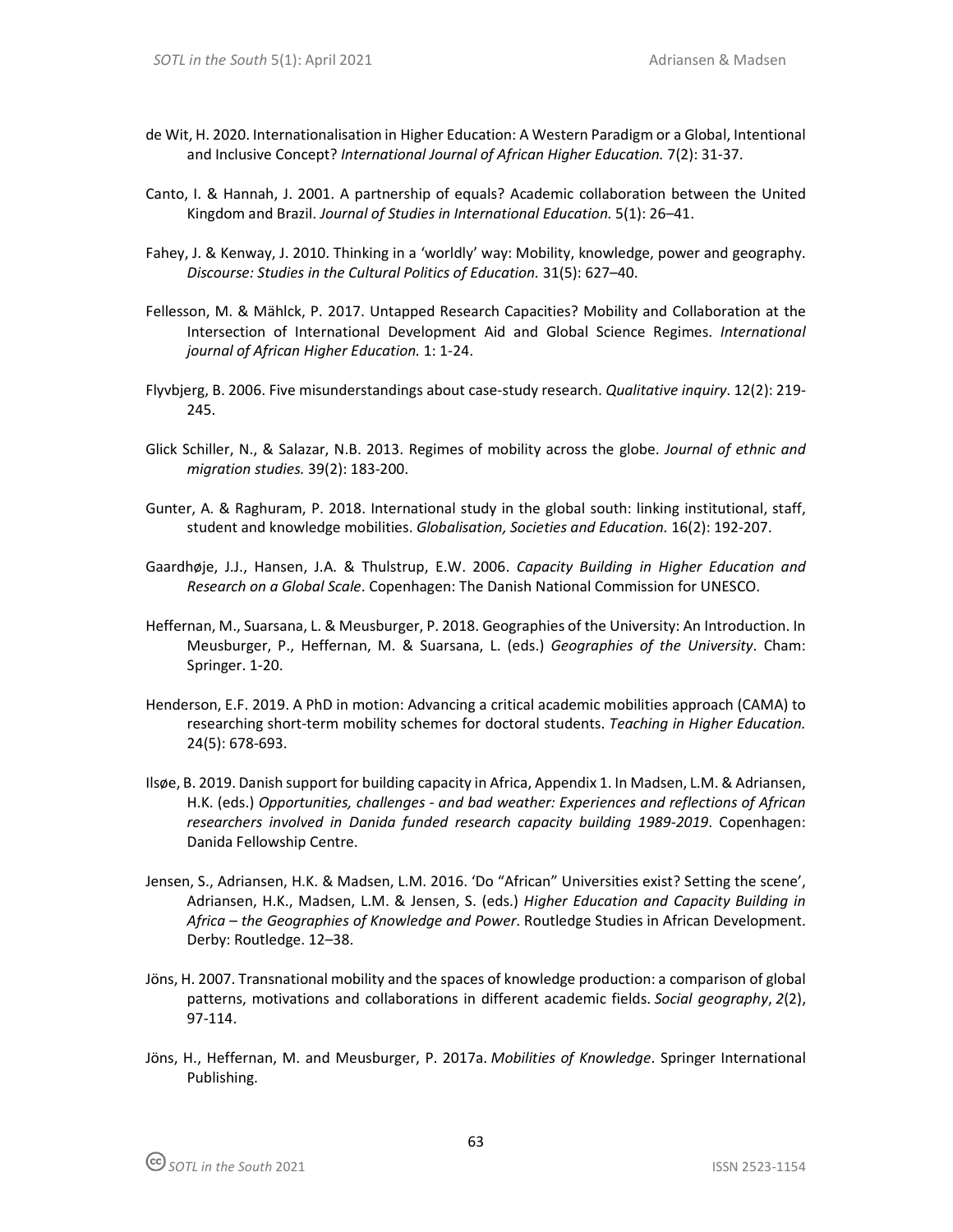- Jöns, H., Heffernan, M., & Meusburger, P. 2017b. Mobilities of Knowledge: An Introduction. In Jöns, H., Heffernan, M. & Meusburger, P. (eds.) *Mobilities of Knowledge*. Cham: Springer International Publishing. 1-19.
- Kim, T. 2017. Academic mobility, transnational identity capital, and stratification under conditions of academic capitalism. *Higher Education.* 73(6): 981-997.
- Levinson, B.A. & Holland, D. 1996. The cultural production of the educated person: An introduction. In Levinson, B.A., Foley, D.E. & Holland, D. (Eds.) *The cultural production of the educated person: Critical ethnographies of schooling and local practice*. New York: SUNY Press. 1–54.
- Livingstone, D.N. 2003. *Putting science in its place: geographies of scientific knowledge*. Chicago: University of Chicago Press.
- Livingstone, D.N. 2010. Keeping knowledge in site. *History of Education.* 39(6): 779-785.
- Madsen, L.M. & Adriansen, H.K. 2020. Transnational research capacity building: Whose standards count? *Critical African Studies.* 1-7. https://doi.org/10.1080/21681392.2020.1724807
- Madsen, L.M. & Adriansen, H.K. 2019. *Opportunities, challenges and bad weather: Experiences and reflections of African researchers involved in Danida funded research capacity building 1989- 2019*. Copenhagen: Danida Fellowship Centre.
- Madsen, L.M. & Mählck, P. 2018. Postcolonial critique of knowledge relations in higher education. *Postcolonial Directions in Education.* 7(1): 1-10.
- Madsen, L.M. & Nielsen, T.T. 2016. Negotiating scientific knowledge about climate change. In Adriansen, H.K., Madsen, L.M. & Jensen, S. (eds.) *Higher Education and Capacity Building in Africa – the Geographies of Knowledge and Power*. Routledge Studies in African Development. Derby: Routledge. 147-168.
- Mills, D. 2020. The epistemic politics of 'academography': navigating competing representations of Africa's university futures. *Globalisation, Societies and Education.* 18(5): 541-552.
- Morgan, K. 2004. The exaggerated death of geography: learning, proximity and territorial innovation systems. *Journal of economic geography.* 4(1): 3-21.
- Morley, L., Alexiadou, N., Garaz, S., González-Monteagudo, J., & Taba, M. 2018. Internationalisation and migrant academics: the hidden narratives of mobility. *Higher Education.* 76(3): 537-554.
- Munoz-Garcia, A. L. & Chiappa, R. 2017. Stretching the academic harness: knowledge construction in the process of academic mobility in Chile. *Globalisation, Societies and Education.* 15(5): 635- 647.
- Møller-Jensen, L. & Madsen, L.M. 2015. Becoming and being an African scholar: a 15 year perspective on capacity building projects in Ghana. *Forum for Development Studies.* 42(2): 245–264.
- Obamba, M.O., & Mwema, J. K. 2009. Symmetry and asymmetry: New contours, paradigms, and politics in African academic partnerships. *Higher Education Policy.* 22(3): 349–371.